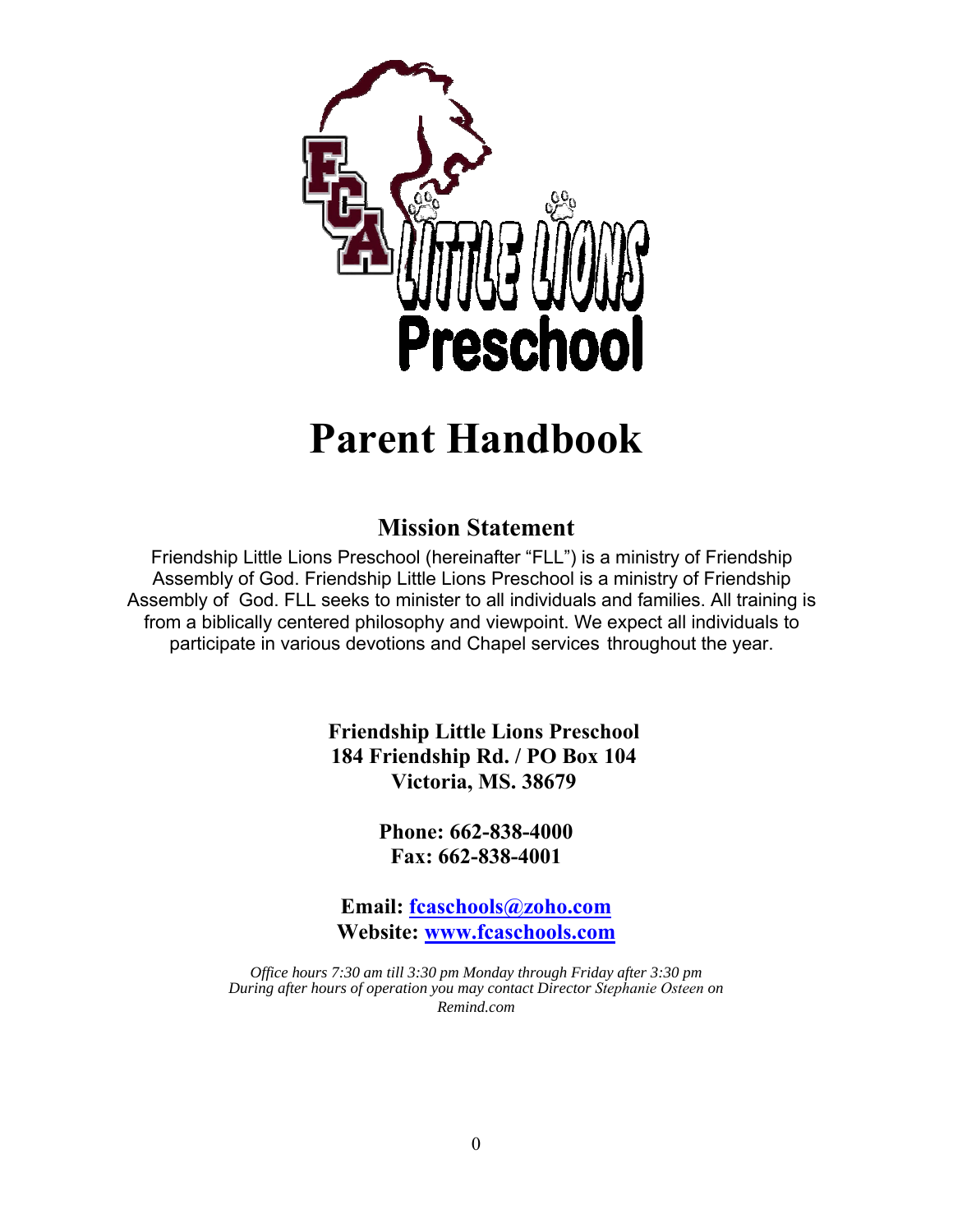| THE CHILD CARE FACILITY'S PURPOSE, SCOPE OF SERVICE PROVIDED, PHILOSOPHY, AND ANY RELIGIOUS                                                                             |  |
|-------------------------------------------------------------------------------------------------------------------------------------------------------------------------|--|
|                                                                                                                                                                         |  |
|                                                                                                                                                                         |  |
| ORGANIZATION CHART OR OTHER DESCRIPTION OF ESTABLISHED LINES OF AUTHORITY OF PERSONS<br>RESPONSIBLE FOR THE CHILD CARE FACILITIES MANAGEMENT WITHIN THE ORGANIZATION  4 |  |
| THE PROGRAM AND SERVICES PROVIDED AND THE AGES OF CHILDREN ACCEPTED  4                                                                                                  |  |
| THE HOURS AND DAYS OF OPERATION AND HOLIDAYS OR OTHER TIMES CLOSED  5                                                                                                   |  |
|                                                                                                                                                                         |  |
| TUITION, PLANS FOR PAYMENT, AND POLICIES REGARDING DELINQUENT PAYMENTS 6                                                                                                |  |
|                                                                                                                                                                         |  |
| REASONS/CIRCUMSTANCES AND PROCEDURES FOR REMOVAL OF CHILDREN FROM ROLLS WHEN                                                                                            |  |
| PROCEDURES TO INCLUDE THE AMOUNT OF NOTICE A PARENT IS REQUIRED TO GIVE THE FACILITY                                                                                    |  |
| POLICY GOVERNING THE MAXIMUM HOURS PER DAY OR WEEK THAT A CHILD CAN BE LEFT AT THE                                                                                      |  |
|                                                                                                                                                                         |  |
|                                                                                                                                                                         |  |
|                                                                                                                                                                         |  |
|                                                                                                                                                                         |  |
|                                                                                                                                                                         |  |
|                                                                                                                                                                         |  |
|                                                                                                                                                                         |  |
|                                                                                                                                                                         |  |
|                                                                                                                                                                         |  |
|                                                                                                                                                                         |  |
|                                                                                                                                                                         |  |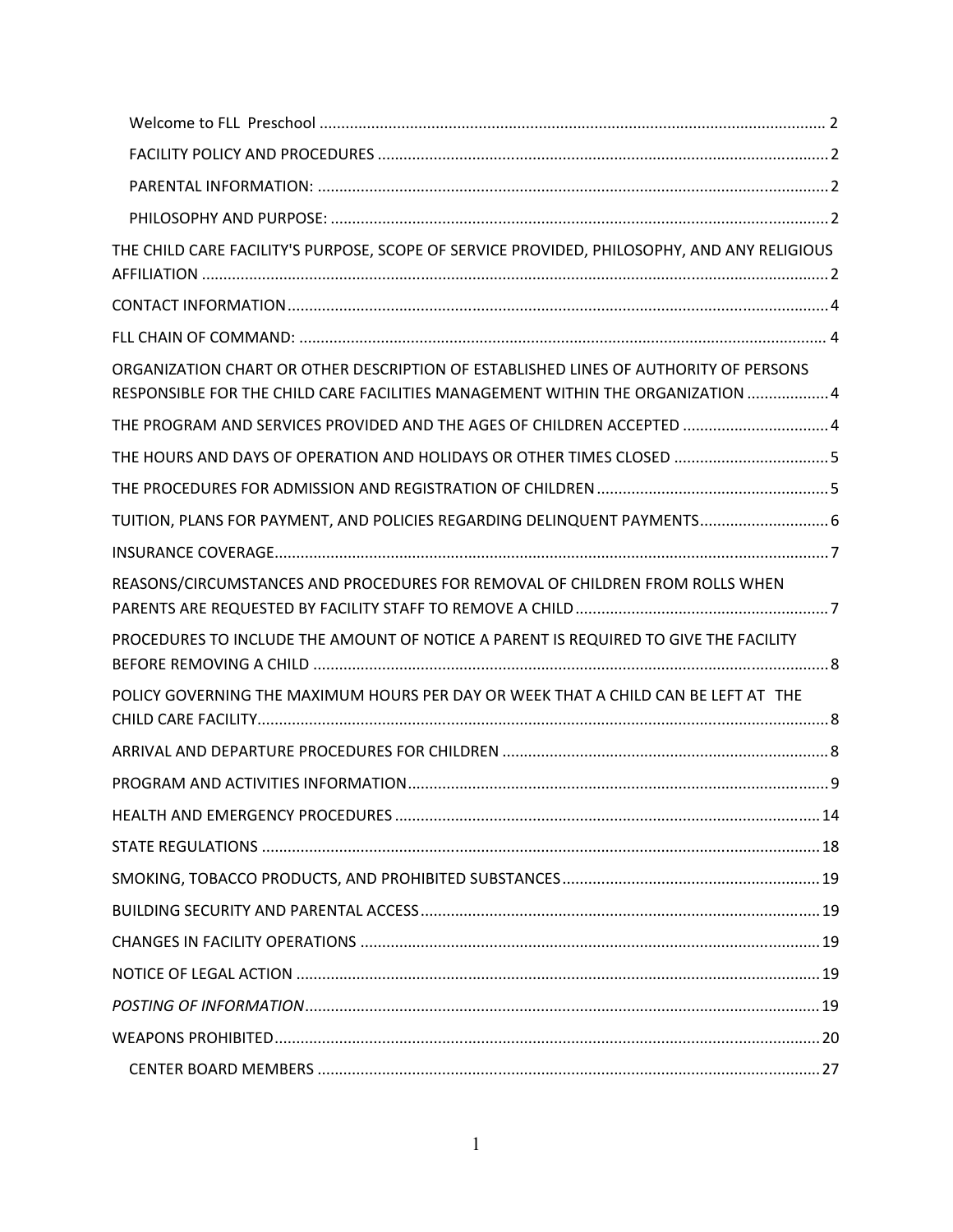# *Welcome to* $\mathbf{F}\mathbf{\hat{E}}$ *Little Lions Preschool*

We are delighted that you have chosen our center to provide for the needs of your child. You and your family are encouraged to visit our center prior to the first day of enrollment to give our attendants, and your child, an opportunity to meet and become better acquainted. It will make separating on the first day a bit easier.

The Parent Handbook has been written to describe our program, philosophy, policies, and all the practical details that go into making each day as happy and successful as possible. Please carefully read this handbook and keep it for future reference. The staff at Friendship Little Lions Preschool would be glad to address any of your questions or concerns. Once again, welcome!

# *FACILITY POLICY AND PROCEDURES*

## **PARENTAL INFORMATION:**

The following policies have been formulated to provide for the maintenance of good order, discipline, and decorum which will safeguard the reputation of the children and supporters. Adherence to these standards while enrolled and participating in center activities is mandatory, and enrollment will constitute agreement to abide.

# *PHILOSOPHY AND PURPOSE:*

# **THE CHILD CARE FACILITY'S PURPOSE, SCOPE OF SERVICE PROVIDED, PHILOSOPHY, AND ANY RELIGIOUS AFFILIATION**

Friendship Little Lions Preschool is a church sponsored preschool which exists to provide a Biblically integrated, healthy environment through which individuals may come to a personal commitment to Christ, resulting in Godly character and values.

We believe that learning combines elements of spiritual, intellectual, social and physical development which prepares the individuals to live a productive life. Our values are rooted in a traditional learning process based on traditional values. We believe that all truth is God's truth.

The goals of this preschool are not to reform, but to train young people in a safe Christian environment. FLL stands without apology for the Full Gospel and the highest standards of morality and Christian behavior.

FCA is established on these Biblical principles and uses the Bible as a standard of conduct in business. FCA is determined to use the authority of the Holy Scripture as the foundation of all practices.

#### **Accreditation:**

FCA holds dual accreditation. It is fully accredited by the Assemblies of God Association of Christian Teachers and Schools (ACTS), Cognia, National Council of Private Schools Association (NCPSA) and its affiliates.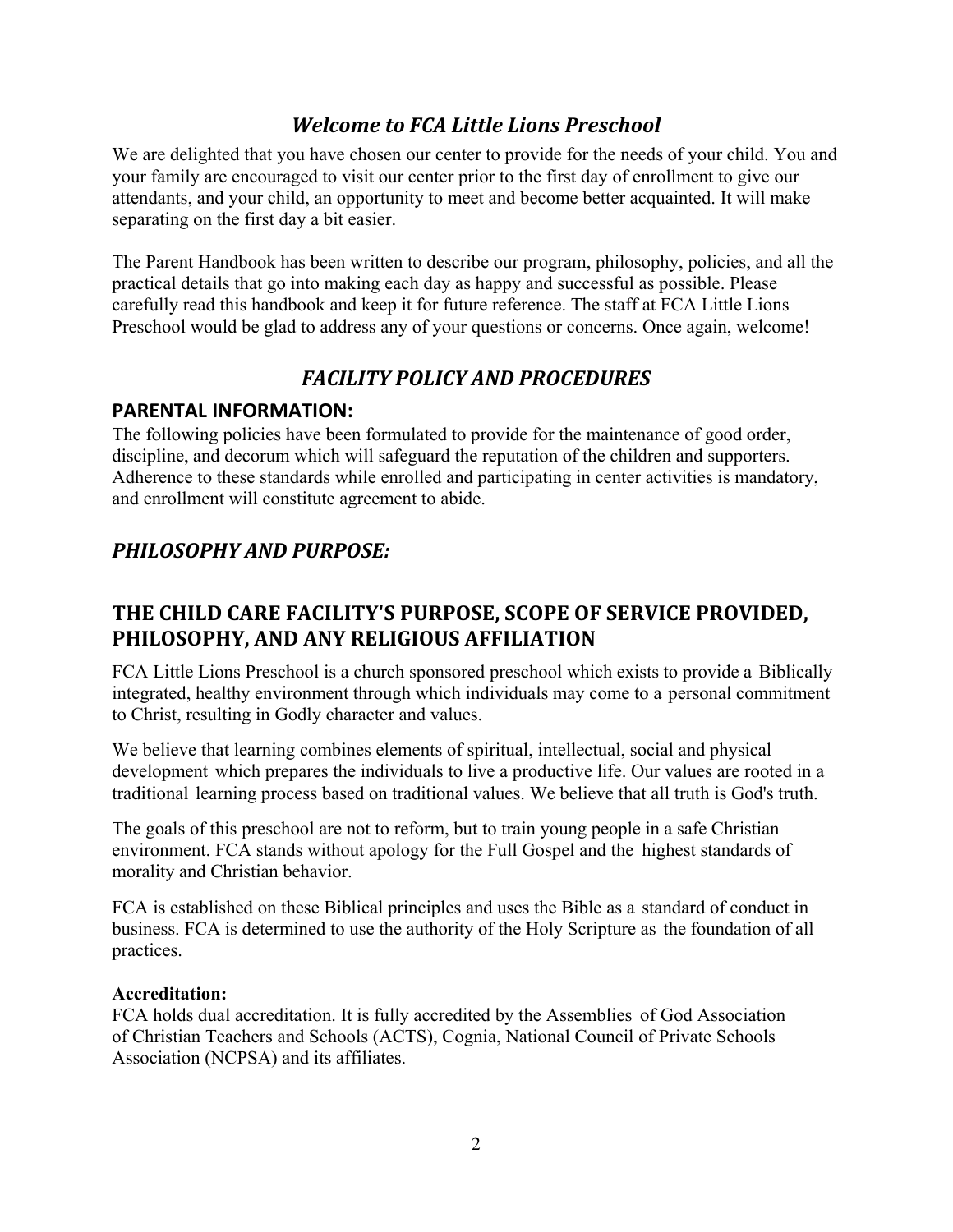#### **FCA Standards:**

FCA has been working with families in our community and surrounding areas for over a decade. The need for a high quality, structured environment for children, is necessary for the well development of our children.

We set our standards high and we will maintain them without compromise. The Lord honors those who will honor Him and this is a standard practice at FCA. This is what we are built upon.

Our policy is strictly enforced. The rules and guidelines are in place to encourage leadership qualities in life as well as in their spiritual walk.

We believe in the integrity of our attendants and staff that make up the wonderful team at FCA. We also firmly believe that the Lord has called this Christian preschool into existence and will follow His mandate providing an excellent foundation and spiritual experience for all individuals for many years to come.

Partnering with parents to lead children to Jesus Christ, building their faith, and equipping them to serve Christ according to their abilities, we share in the responsibilities of our future generation of leaders. With that, we feel we offer the best in training.

#### **STATEMENT OF FAITH**

- A. We believe the Bible to be the inspired and only infallible authoritative word of God. (II Timothy 3:16)
- B. We believe that there is only one God, eternally existent in three persons: Father, Son, and Holy Spirit. (I John 5:4-6)
- C. We believe in the deity of our Lord Jesus Christ, in His virgin Birth, in His sinless life, in His miracles, in His vicarious and atoning death through His shed blood, in His bodily resurrection, in His ascension to the right hand of the Father, and in His personal return in power and glory. (I Corinthians 15:3; I Peter 2:21-24; and John 3:16)
- D. We believe that for salvation of lost and sinful man, a born again experience is essential to be saved. (Romans 3:21-30; Gal. 4:4-7)
- E. We believe that the full consummation of the baptism of believers in the Holy Ghost is evidenced by the initial physical sign of speaking in tongues as the Spirit gives utterance, and by the subsequent manifestation of Spiritual power in public testimony and service. A gift for believers after salvation by simply asking and receiving. (Acts 2:4; Acts 10:44-46; Acts 19:2,6; Acts 1:8; Acts 2:42-43; Matthew 3:11; Gal 5:22-26)
- F. We believe in the resurrection of both the saved, and the lost, that they are saved to the resurrection of Life, they that are lost to the resurrection of damnation. (John 5:24, 28, 29)
- G. We believe that deliverance from sickness is provided for in the atonement and is the privilege of all believers. (Isaiah 53:4; Matt. 8:16; Mark 16:18; Rev. 21:20; I John 14:3)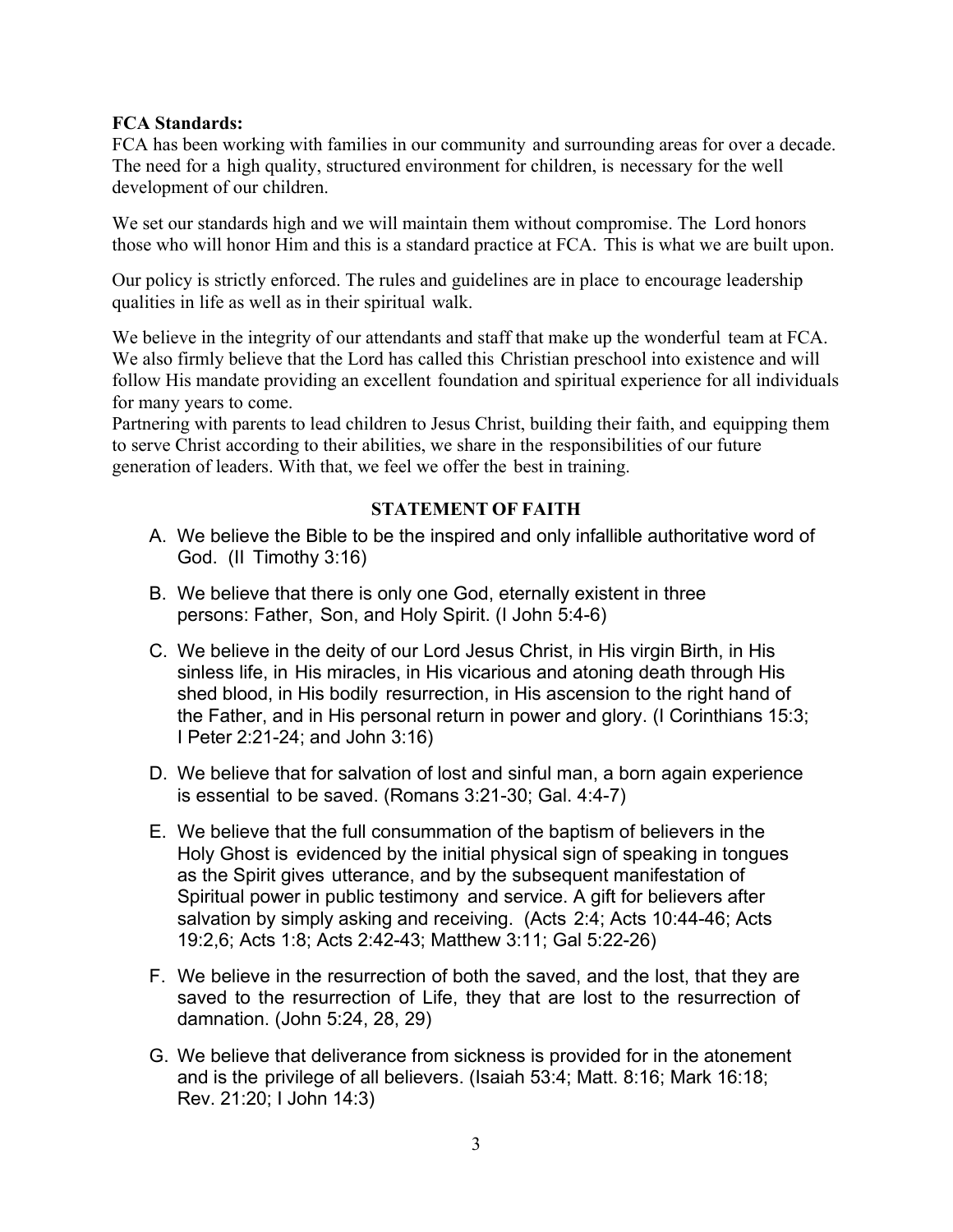#### **VISION STATEMENT**

FCA shall provide quality services and minister to the families in Marshall County, Mississippi.

#### **Basic Information:**

The following policies have been formulated to provide for the maintenance of good order, discipline, and decorum which will safeguard the reputation of the children and supporters. Adherence to these standards while enrolled and participating in center activities is mandatory, and enrollment will constitute agreement to abide.

#### **CONTACT INFORMATION**

**Name(s), business phone number, business address, and home phone number of the operator, director or an individual in authority who can be reached after the facility's normal hours of operation.** 

FCA Little Lions Preschool - 184 Friendship Rd. / PO Box 104 - Victoria, MS. – 38679 - Phone: 662-838-4000 - Fax: 662-838-4001during after hours of operation you may contact Director Stephanie Osteen on Remind.com your invite was /will be sent after enrollment is complete.

## **FCA CHAIN OF COMMAND:**

# **ORGANIZATION CHART OR OTHER DESCRIPTION OF ESTABLISHED LINES OF AUTHORITY OF PERSONS RESPONSIBLE FOR THE CHILD CARE FACILITIES MANAGEMENT WITHIN THE ORGANIZATION**

Pastor Virgil Scherff – Superintendant Stephanie Osteen – Head Director / Administrator Laura Lott – Caregiver Crystal Arno – Administration Secretary / Office Staff Wesley Smithey – Board Member Alan Rentz – Board Member Scotty Cothern – Board Member Richard Woods – Board Member

# **THE PROGRAM AND SERVICES PROVIDED AND THE AGES OF CHILDREN ACCEPTED**

FCA Little Lions Preschool is a child care center developed to meet the needs of the community and surrounding area to provide a Christian child care center for families with children ages 6 weeks to 2 years of age. This service is available from 7 am till 5 pm Monday through Friday. Breakfast, lunch, and two snacks are served each day. There is a resting period and time outside each day.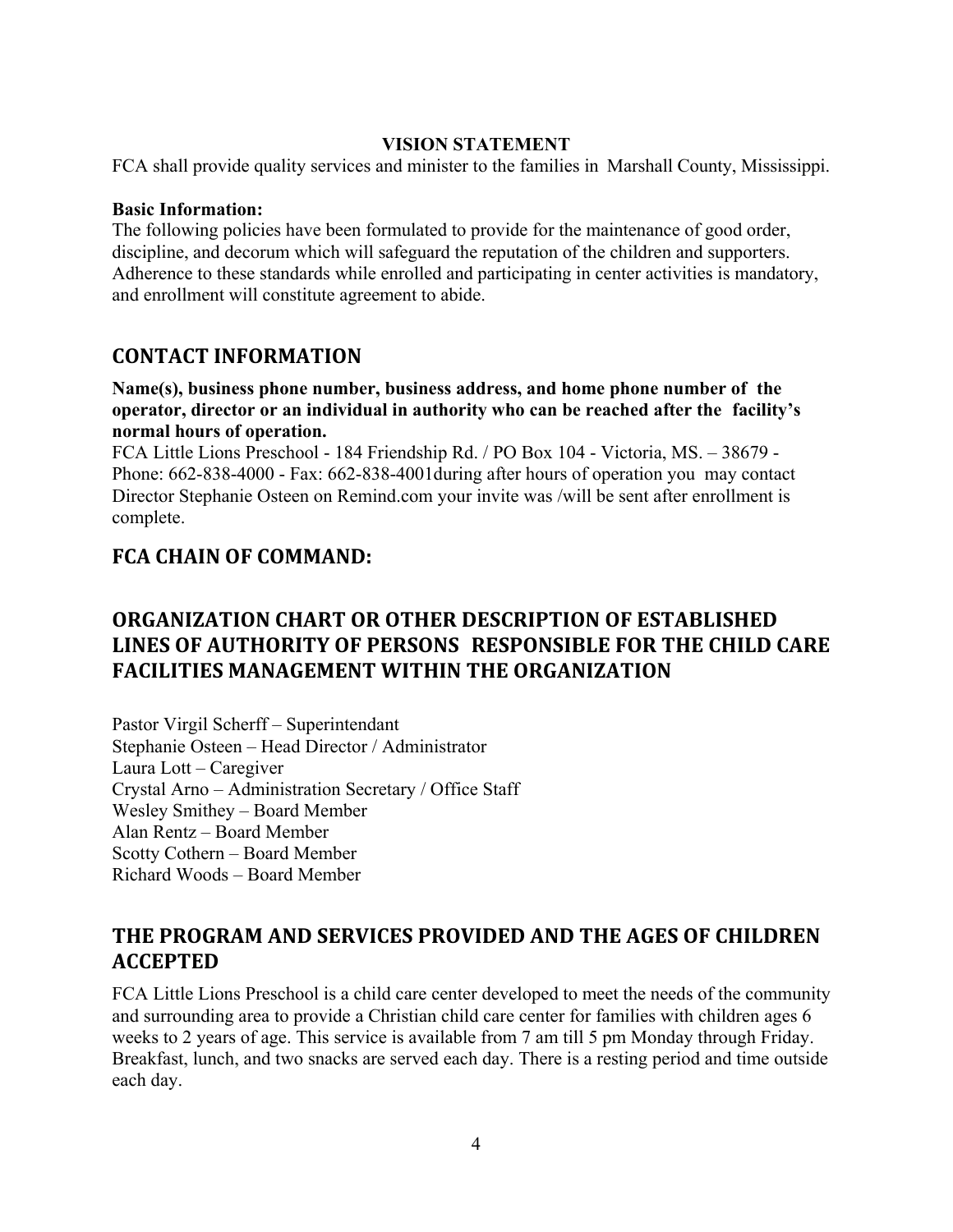#### **NON DISCRIMINATION POLICY:**

It is the policy of this preschool, in the admission of individuals, administration of its policies, programs and other preschool - administered programs, not to discriminate on the basis of race, color, or ethnic origin but must have like faith according to the biblical Statement of Faith.

# **THE HOURS AND DAYS OF OPERATION AND HOLIDAYS OR OTHER TIMES CLOSED**

#### **CENTER HOURS:**

FCA service is available from 7 am till 5 pm Monday through Friday.

#### **OFFICE HOURS:**

The office will be open from 8:00 a.m. until 3:30 p.m. Any business after these hours must be prearranged by appointment.

#### **HOLIDAYS:**

FCA will be closed for the following holidays: New Year's Day, Good Friday, Memorial Day, Independence Day, Labor Day, Thanksgiving Day, and the Friday after Thanksgiving, Christmas Eve Day, Christmas Day, and New Year 's Eve Day. If any of the above holidays fall on a weekend, the closest Friday or Monday will be selected. Regular tuition is expected as our attendants are paid for these days.

#### **IN-SERVICE DAY:**

It is important for the staff to have time to prepare lessons, gather information from a guest speaker, or attend a conference. To accomplish this we include two in-service days per year. During in-service day the center will be closed to children. Tuition is expected.

#### **UNEXPECTED CLOSINGS:**

On a rare occasion our center may be forced to close due to a situation beyond our control (e.g., ice storm, electrical outage, no water service). Every attempt will be made to inform parents of an emergency closing. In cases where FCA is told we must close temporarily, and it is beyond our control, tuition is still due. FCA will make every effort to pro-rate, discount, or credit accounts as necessary.

# **THE PROCEDURES FOR ADMISSION AND REGISTRATION OF CHILDREN**

Application forms for admission are available at the preschool office or you can download them from our website at www.fcaschools.com.

FCA retains the right to deny enrollment or re-enrollment of any individual or their parent with abusive behavior/conduct toward center, students, or staff.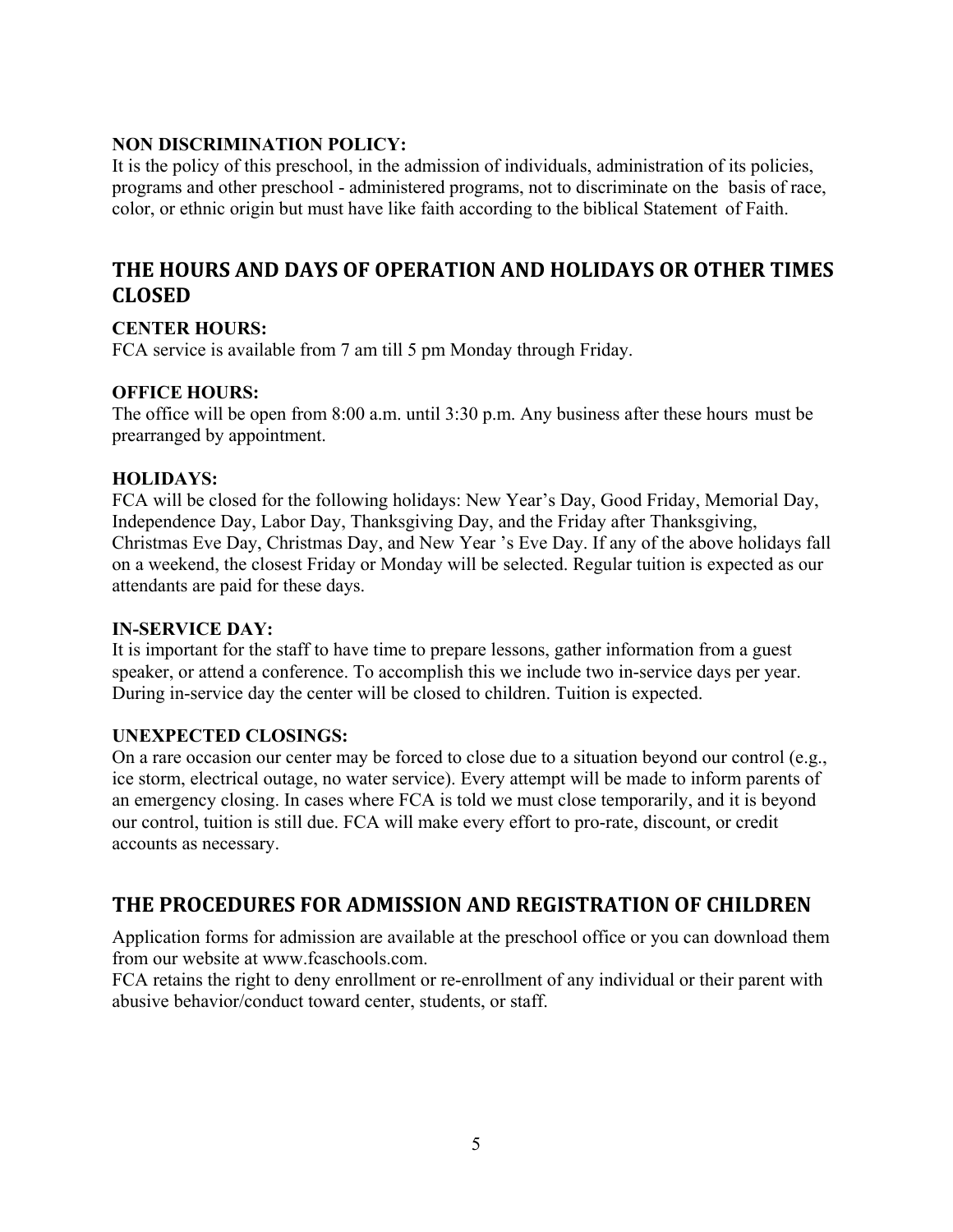#### **ENROLLMENTS:**

Individuals between the ages 6 weeks and two years are eligible for enrollment at FCA. Individuals may attend the center for a 9 hour block between 7:00 am and 5:00 pm., Monday through Friday.

Documents to be completed and returned before enrollment:

- Individual Enrollment Form
- Form 121 / immunization record from MS.

Families with more than one child enrolled will receive a discount on the second and third child.

A registration fee of \$100 per family is due once the director has assigned a start date. This is a one-time, non-refundable charge. If a child is withdrawn then re-enrolls at a later date, a second enrollment fee will be expected.

# **TUITION, PLANS FOR PAYMENT, AND POLICIES REGARDING DELINQUENT PAYMENTS**

#### **Financial Information:**

To assist our Parents:

#### **\* We are set up to accept credit cards for any fees of the center. A convenience fee of 2% will be added to each credit card transaction.**

Existing individual re-enrolling in FCA Little Lions must complete new enrollment forms and pay all fees by date specified or loose available space. Each year new enrollment forms or a signature that states there are no changes in information must be completed for all students. Parents must make an appointment with the center to fill out all necessary forms and pay all necessary fees. Again, All fees are nonrefundable and nontransferable. Please Note: Your application alone will not save a space for your child and will not be processed until all documents are completed and returned with all fees paid.

#### **TUITION:**

Tuition for full time child care is due the Friday the week of service. Payments may also be made in bi weekly, monthly installments, or several months in advance. Acceptable forms of payment: Cash, Check, Credit card, (credit cards have a processing fee of 2%.) Cash app is a fee free option. The tuition rate based on the number of children enrolled is listed in the enrollment packet.

#### **FEES:**

A late fee is charged for late tuition payments on the  $10<sup>th</sup>$  of the month. Special payment arrangements may be made in advance with the director. If your account falls one month past due, the individual or individuals that it applies may not be allowed to return to preschool until the account is brought current. In the event payments are not met, notification of individual's dismissal will be made by phone call and/or letter. Please be sure to notify our office if any payments will be late. We will be glad to work with you.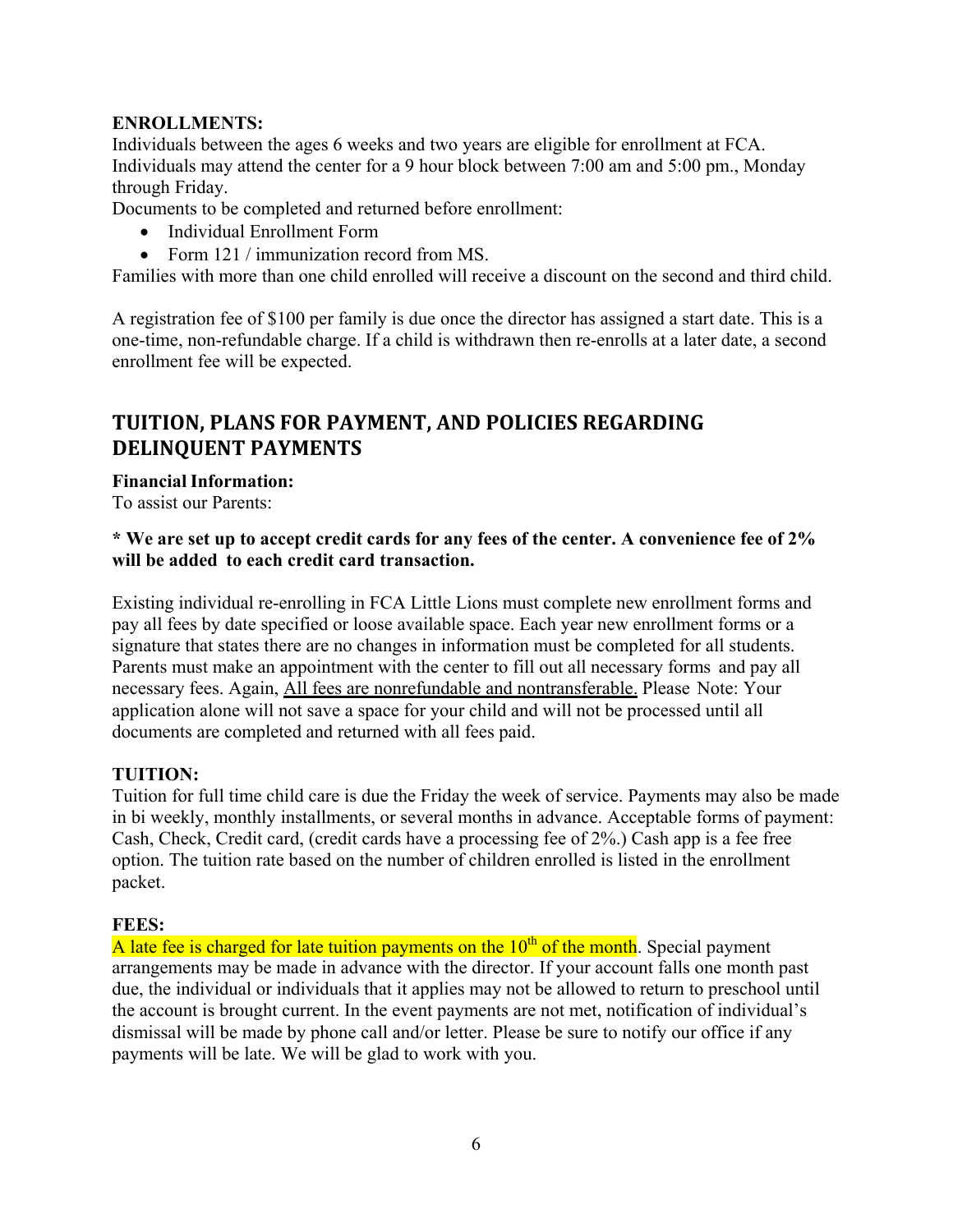If a bank returns a check for insufficient funds or any other reason, you will be contacted by telephone for a remedy to the situation. **There will be a \$ 25.00 (per check) service charge for handling a returned check for any reason.** If situation persist, parent will be asked to pay remainder of tuition or any transaction by cash, cashier's check, or money order or credit card.

Any individual who is in our care after 5 pm will be charged an additional \$10 fee per every 5 minutes (per sibling).

Tuition is expected for days your child may be absent due to illness, family emergencies, doctor visits, hospitalizations, vacations, or any other reason. Please note that tuition rates do not change in the event of a week including a holiday. After extensive research, we have found our policy to be consistent with other schools and child day care centers. Because our cost remains the same throughout the year, we rely on the specified tuition to be paid each week in order to meet our expenses. Consequently, as much as we might like to, we cannot make allowance for any days missed in your regular attendance schedule.

# **INSURANCE COVERAGE**

FCA Little Lions Preschool has liability coverage for individuals on campus grounds. We do have individual insurance for on campus activity available for an additional fee. For more information please speak with our office.

# **REASONS/CIRCUMSTANCES AND PROCEDURES FOR REMOVAL OF CHILDREN FROM ROLLS WHEN PARENTS ARE REQUESTED BY FACILITY STAFF TO REMOVE A CHILD**

#### **RESIDENCE:**

All FCA students must live with a parent, legal guardian, or parent designee (letter from biological parent stating release to enroll and/or court documented legal statement of custody rights) needed for admission purposes.

#### **Note:**

The center reserves the right to ask any parent to withdraw their child(ren) from center if the center feels it is in the best interest of the center or its individual body, parents, or staff. **Administrator has full rights to dismiss any said student(s) and without any refunding of fees.**

#### **CUSTODIAL CARE:**

The center advocates strong marriages and families. The center will not become involved in parental controversy regarding custodial care of their children. If controversy continues, parent may be asked to withdraw their child(ren) from FCA.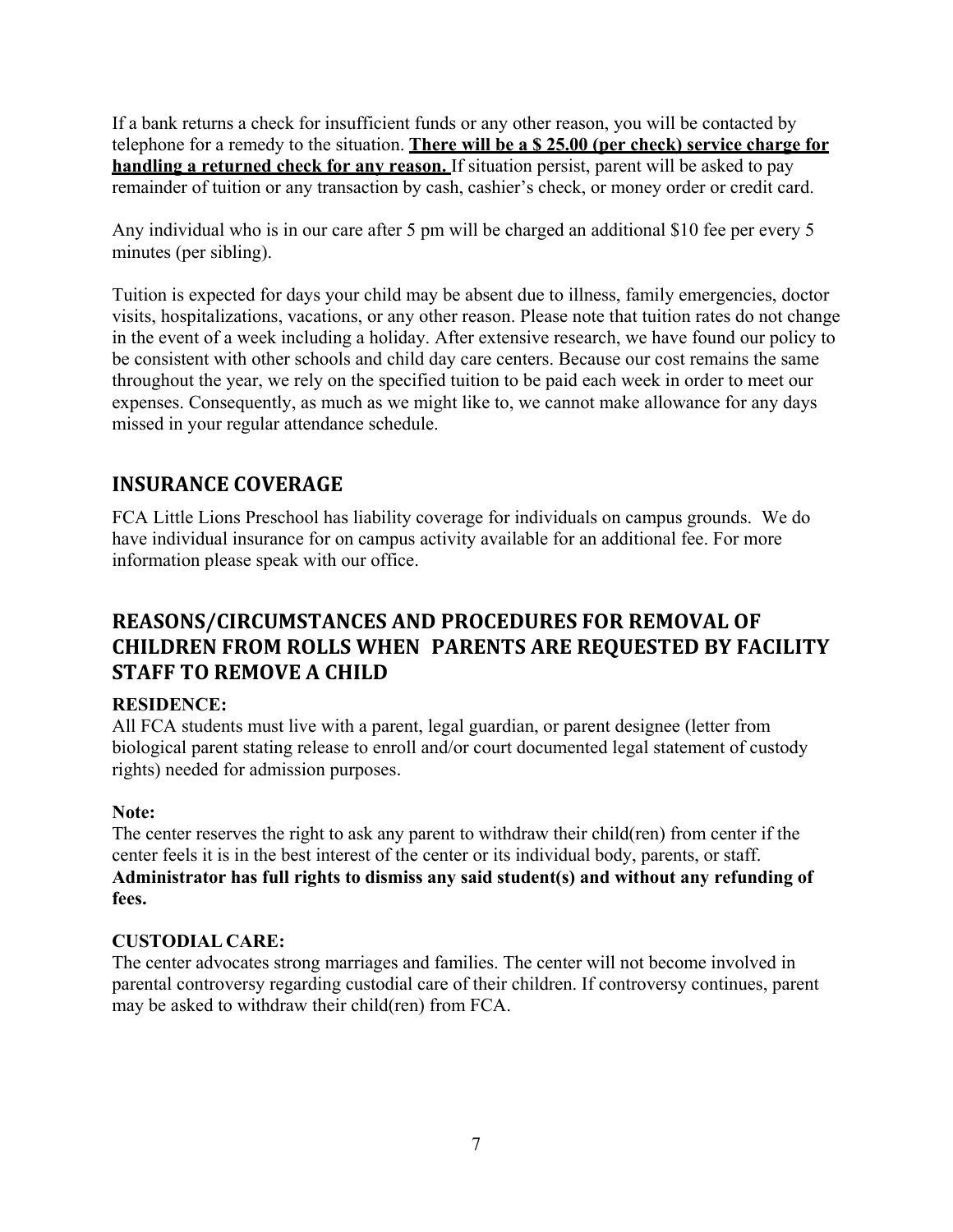# **PROCEDURES TO INCLUDE THE AMOUNT OF NOTICE A PARENT IS REQUIRED TO GIVE THE FACILITY BEFORE REMOVING A CHILD**

#### **WITHDRAWAL & DISMISSAL POLICY:**

**A two-week notice is required before withdrawing a child from our center. Account must be paid in full before withdrawing-including your child's tuition for that two-week period.** 

The director at FCA reserves the right to cancel the enrollment of a child at his/her discretion, or for the following possible reasons:

- Non-payment or excessive late payments of tuition and fees.
- Not observing the rules of the center as outlined in the parent agreement.
- Child as special needs that we cannot adequately meet with our current staffing patterns.
- Physical and/or verbal abuse of staff or children by parent or child.
- Expired or non-immunizations and/or physical.

# **POLICY GOVERNING THE MAXIMUM HOURS PER DAY OR WEEK THAT A CHILD CAN BE LEFT AT THE CHILD CARE FACILITY**

Individuals between the ages 6 weeks and two years are eligible for enrollment at FLL. Individuals may attend the center for a 9 hour block between 7:00 am and 5:00 pm., Monday through Friday.

# **ARRIVAL AND DEPARTURE PROCEDURES FOR CHILDREN**

#### **DROP-OFF AND PICK-UP POLICIES:**

Parents are expected to accompany their child into the center. The attendants are glad to assist you and your child at your drop-off time. Attendants, however will not assume direct responsibility of your child until you are ready to walk out of the building. It is important for the attendant to keep a watchful eye on all the children in his or her care. You are welcome to stay for a short while and assist your child through this transition. Simply notify the classroom attendant when you are ready to leave and the attendant will assist. **Please remember to sign in when arriving to drop-off.**

**Only the individuals listed on the Arrival Departure form, or on a written permission note from the parent, will be allowed to leave with a child. The staff is expected to request a picture I.D. from any unfamiliar person (including grand-parents). If there is any concern, the staff of FCA reserves the right to deny a person's request to pick-up a child.** 

Your child's classroom attendant may be available at pick-up time for short questions. For longer discussions or particular concerns please schedule an appointment.

Parents are expected to assume full responsibility of their child once they enter the classroom.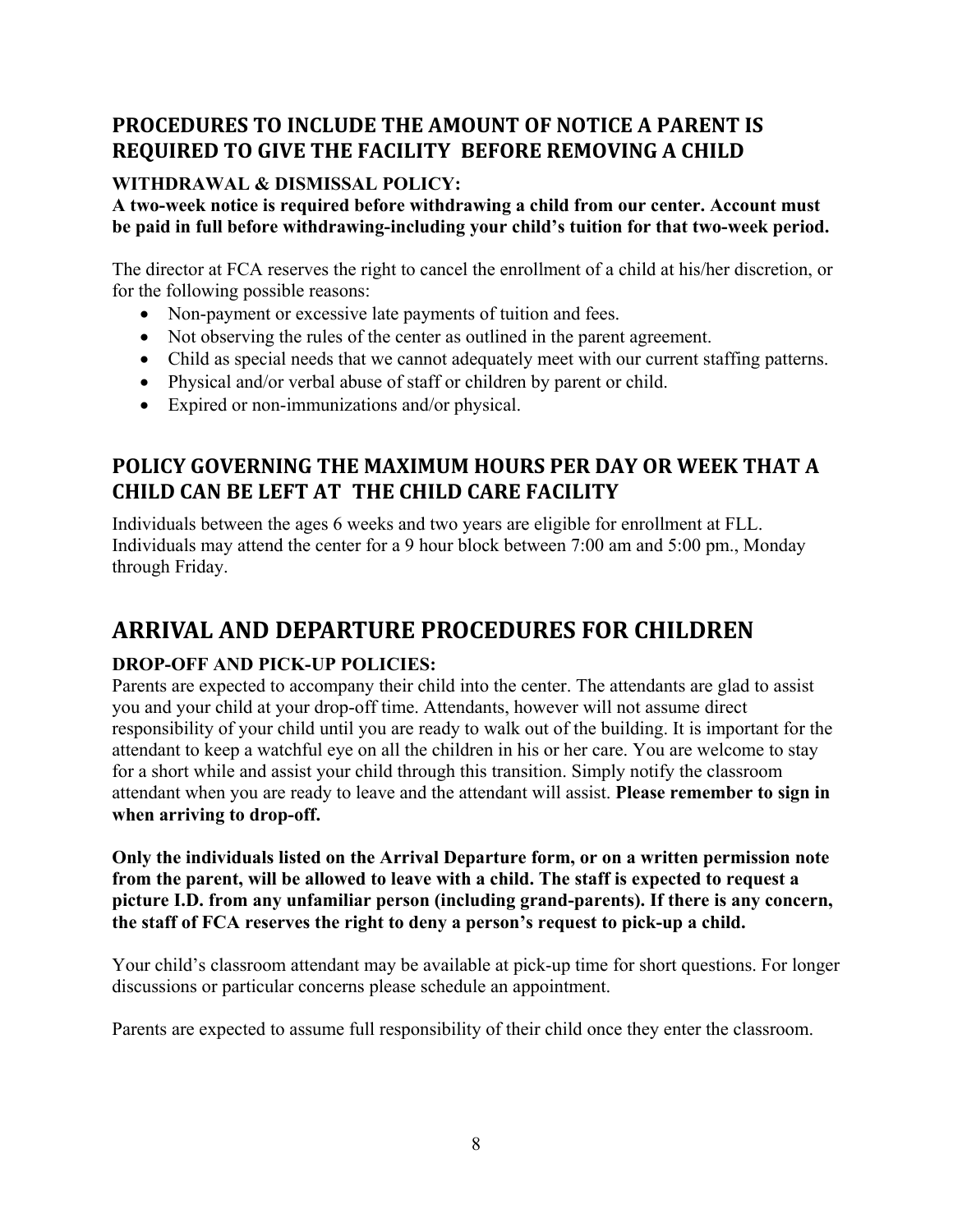Your child has waited all day to see you and is excited when you walk in the door. At pick up please **put away your cell phone** and give your full attention to your child. **Please remember to sign out when arriving to pick-up.** 

Children enrolled are expected to be picked-up at the agreed upon time. The parent or guardian of a child not picked-up until after the agreed time, or past closing (5:00 p.m.), will be charged a **\$10 fee per every 5 minutes (per sibling).** All late fees are expected by 5 pm the following day. Payments should be given directly to the staff member. Excessive abuse of late pickup times can result in disenrollment.

We discourage leaving your idling vehicle in the parking lot during drop off and pick up times. In case of extreme cold or heat please make your transitions brief so the vehicle is not left unattended for a long period of time. NEVER leave a child in an idling vehicle unattended.

# **PROGRAM AND ACTIVITIES INFORMATION**

#### **COMMUNICATION:**

Proper communication between our parents and the attendants and staff of FLL is extremely important. Attendants will be sending home information on a regular basis. Infant and toddler parents will receive daily reports. Concerns about any aspect of our program, or your child's care, may be expressed to the center Director. Please check your child's bag daily for notes, newsletters and daily reports.

Remember to communicate in writing any changes in your child's schedule. **We must be informed, in writing, regarding any changes in the person picking up your child.** You may add or delete names of authorize adults allowed to pick-up your child on the form you filled out during enrollment.

#### **Our main office must be informed of any of the following changes:**

- Address and/or phone numbers, or e-mail address
- Parent/guardian employment,
- Health/immunizations up-dates or;
- Other pertinent information related to your child.

Parents wishing a conference with a director should send a note to the director or call the office in advance to arrange a conference time. Conference availability is Monday, Tuesday, and Thursday. We can sometimes set up other times if it is convenient for us.

The center wants to communicate freely with parents and welcomes any inquiries concerning their child. Parents are requested not to hold a conference with an attendant at drop off or pick up since attendants will be on duty.

A time will be set which is convenient to both the director and parent. "Parking Lot" nor "Door" conferences are not permitted. We will be happy to assist you, if you have any questions or concerns. Any parent making a scene, cursing, arguing or yelling at the staff at door or on campus, may be asked to leave and will not be allowed on campus at any time. This also applies to phone calls.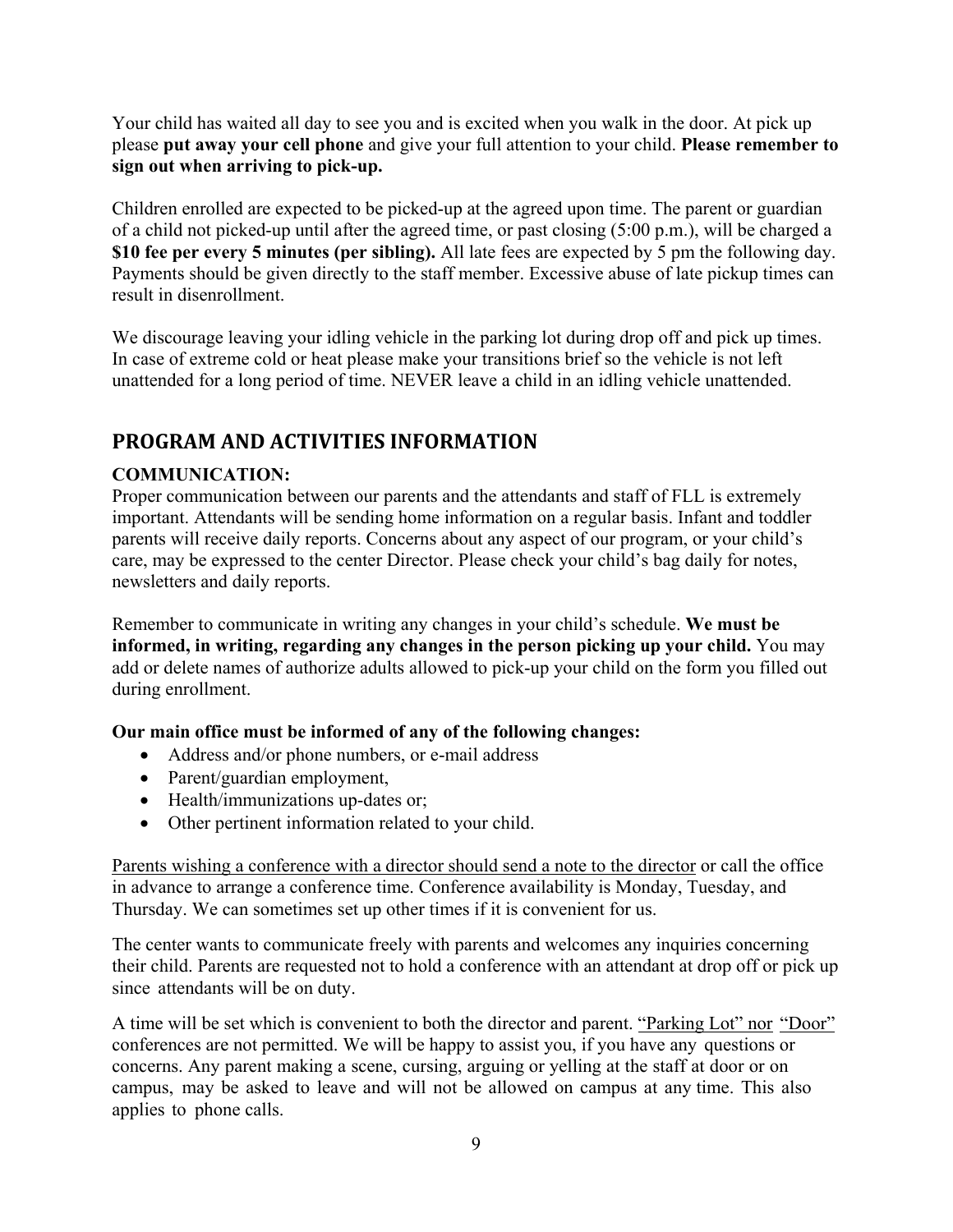Also, please refrain from any negative talk about FLL, attendant, staff, or Ministry of either Church or School or Preschool. We have a zero tolerance for negative talk. This means to other people or to the staff of FLL. There are appropriate ways to handle issues as adults and that is what we are called to do. We are here to help your child(ren) and when a parent acts in such a way, the child will also carry this attitude into their classroom. This creates a stressful atmosphere for other children. If you need to talk to someone, the Administrator will be available; if it is to argue, you may need to talk to God. We encourage parents to remember this is a Christian facility.

#### **CONFIDENTIALITY:**

Each family has the right to confidentiality. FLL keeps certain information on file regarding children and families that may be considered personal in nature. We maintain this information in confidence and do not discuss or release it to persons outside of FLL unless written permission has been obtained from the parent(s).

#### **TREASURES AND POSSESSIONS:**

Each child will need a blanket to use at naptime. Your child's name must be clearly written on the blanket. The blanket is taken home each Friday to be washed and returned the following Monday. A small pillow or small stuffed toy is permissible.

Sometimes children need to bring special toys or newfound treasures to use as a 'bridge" between home and school. On these occasions we will work with you and your child to make it a positive sharing experience. Past experience has shown us that often toys from home create problems at school. We encourage you to keep personal belongings and toys at home unless the attendant has scheduled a "show-n'-tell" day. **FLL will not be responsible for any lost items.**

#### **Important… there are four things we feel strongly must remain at home: toy guns, gum, money, and candy.**

#### **USE OF CENTER PROPERTY:**

Since FLL and Friendship Assembly of God use the same facility, it is advisable for all children to be responsible for personal items. The center or church is not responsible for anyone's personal belongings.

#### **CLOTHING:**

Because of the wide range of activities it is recommended that children be dressed in washable, comfortable clothing.

Water activities sand play, and occasional bath-room accidents necessitate that an extra set of clothing be kept at the center at all times. All extra clothing should be marked with the child's name and placed in a labeled plastic bag. Clothing should include underwear, socks, pants, and shirt. If wet or dirty clothes are sent home, please return a clean extra set of clothes the next morning.

Licensing requires that children be taken outdoors each day. The children will play outdoors if the temperature is 20<sup>°</sup> or warmer. Children should be dressed accordingly: light jacket, cap, rain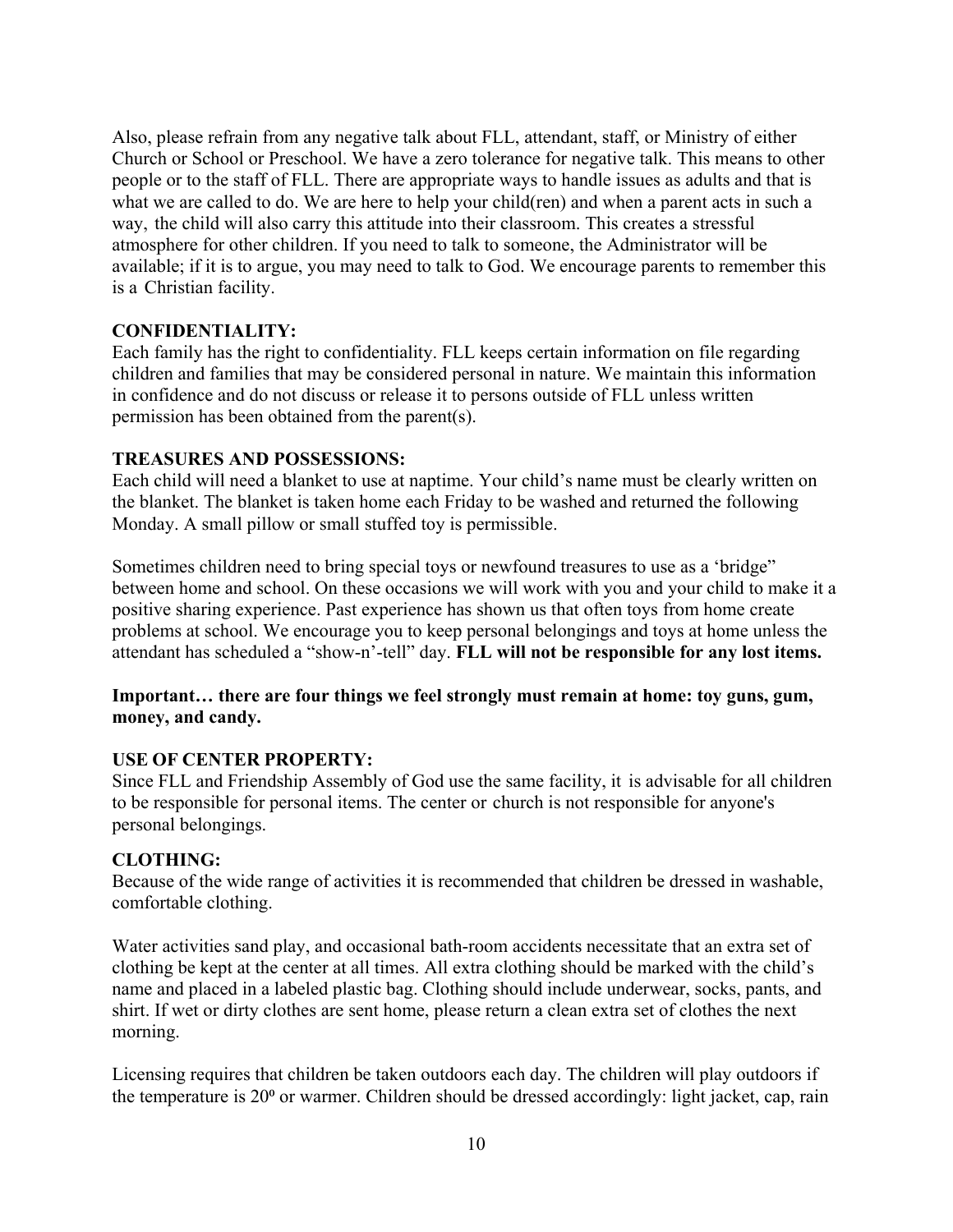boots (for damp days) in fall and spring; heavy winter jacket, mittens, scarf, hat, and snow boots in winter. An extra sweater or sweatshirt at school is recommended for sudden changes in temperature. **All clothing, including coats and boots, must be labeled clearly with your child's name.** 

#### **DIAPERS & TOILET TRAINING:**

Parents supply all diapers and wipes at FLL.

Our attendants are experienced in training young children in how to use the bathroom. It is essential that the parent and attendant communicate about the needs of the child and work together to make this developmental milestone positive and successful.

We recommend that when in training, your child be dressed in "user-friendly" clothing. Overalls, zippers, and snaps are difficult for small children to manage—especially in a hurry! While toilet training, parents are to provide lots of thick training underwear, plastic pants, socks, and outer clothing.

#### **BODIES AND BOUNDARIES:**

There is a natural curiosity among children with regards to their bodies. When situations arise where we have to speak to children about body parts, we use the anatomically correct terms. We speak to them concerning age appropriately information. We also teach children that every person has boundaries and that our bodies are private and should be respected. Parents will be notified if situations occur in the classroom that directly affects their child(ren).

#### **BOTTLES, BLANKETS AND PACIFIERS:**

You may send extra bottles (infant room), a small security blanket and/or a pacifier for your child. Staff will make every effort to keep track of these items but will not be held responsible if lost. When you are ready to wean your child, please communicate with your child's attendant so a consistent strategy between home and our center may be established.

#### **BIRTHDAY CELEBRATIONS:**

Parents are welcome to send in a treat to share with their child's classmates on birthdays or special occasions. Some classrooms have strict allergy guidelines. Inform your child's attendant in advance about what kind of treat you plan on bringing. This is for the safety of all of the children. Ask your child's attendant for suggestions. Parents are always welcome at their child's birthday celebration.

If a birthday is to be celebrated away from school and the entire class is not invited, please mail the invitations. If the entire class is invited, you may distribute the invitations into the cubbies. Our center will not distribute mailing lists or phone numbers.

Parties and special party type events should not be held more than once a month. Food for parties should be prepared at the facility when possible. It is recommended that if foods for the event are brought to the facility by parents it should be "store bought" and not "home cooked." It is suggested that a plain "store bought" cake be served. Other items may include ice cream, fresh fruit, cheese and crackers, and party favors such as stickers, books, Tooth brushes, crayons, etc., are encouraged.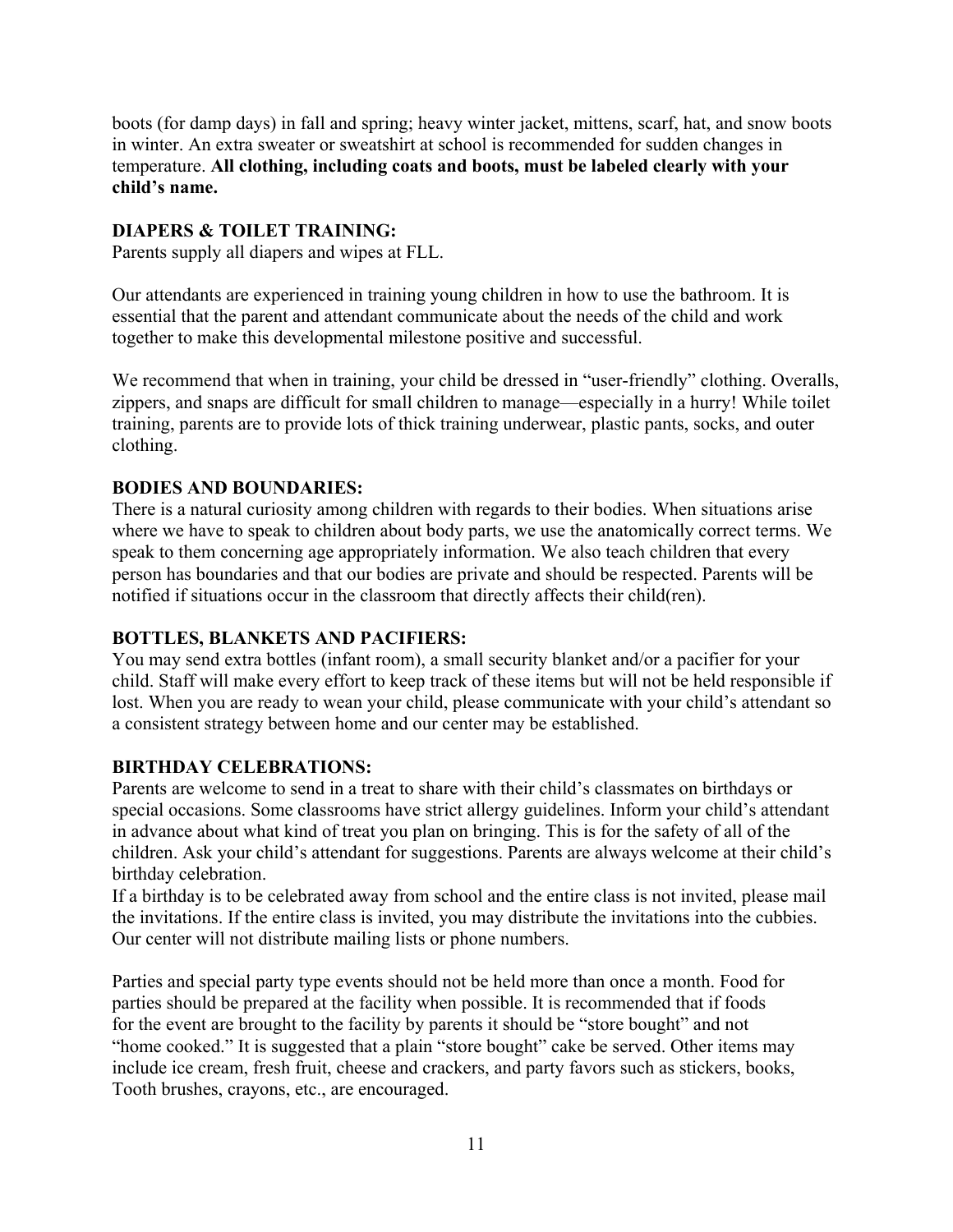#### **CLASS PARTIES:**

Parties may be given at Christmas, Easter, or any holiday, or birthdays, and at set date selected by attendant.

- Parents/Grandparents are invited to have lunch with your child on Tuesday and Thursday.
- Birthday celebrations are celebrated at lunch and must be arranged with the attendant before party is planned. Cupcakes, treats and party favors - please no black cats, witches, wicked Jacko'-lanterns, brooms, etc. Santa, elves, etc. Plain pumpkins and Christmas trees are okay.

#### **FCA CAR DECALS:**

FCA car decals are mandatory for any vehicle that will be on our campus picking up or dropping off any student. We ask that all FCA Parents display center decal on rear window or properly hung from the rearview mirror. This helps us to keep our campus safe from unknown automobiles and also to keep our students safe. To replace a lost decal, please contact Mrs. Arno, secretary.

#### **PHOTOGRAPHS AND PUBLICITY:**

Photographs of the children in our programs may be taken from time to time and may appear in news papers, magazines, brochures, publicity materials and/or educational trainings. Your permission for photographs of your child, to be used without compensation, is part of this agreement.

Your child's photo may also be displayed on their classroom's face book site.

#### **MEALS, SNACKS AND FOOD ALLERGIES:**

Friendship Little Lions will serve Breakfast, Lunch and two Snacks each day. It is a requirement of the department of health for all food to be prepared on campus. The fee for lunch will be \$2.75. A menu will be available each week at the sign in desk for your review or if you would like to take a picture to review through the week.

For our bottle fed babies, all bottles must be mixed and ready with name and times of feedings.

Parent may purchase lunches by the week or by the month. Lunches are \$2.75 per day per child. Money must be turned in to the attendant with tuition payment each week.

Parent may pay for the entire month or weekly if preferred. NOTE: Any child that has paid for a lunch and is absent from preschool on that day, credit will not be given. If preschool is out, child will be given credit for paid lunches for those days only. No credit given otherwise.

#### **FCA CHILD CARE DISCIPLINE POLICY:**

At FCA child care the term guidance is used for several reasons. It is a positive term and implies working with the children to develop internal control of their behavior. Our goal is to encourage the children to become creative, independent, and responsible and socially mature human beings. This involves learning to make responsible choices and accepting the consequences of such choices. Guidance takes several forms within our center:

 $\bullet$  Environment – A place designed for children. Each room is age appropriate in furniture size, large and small manipulates, and supplies required for hands-on experiences.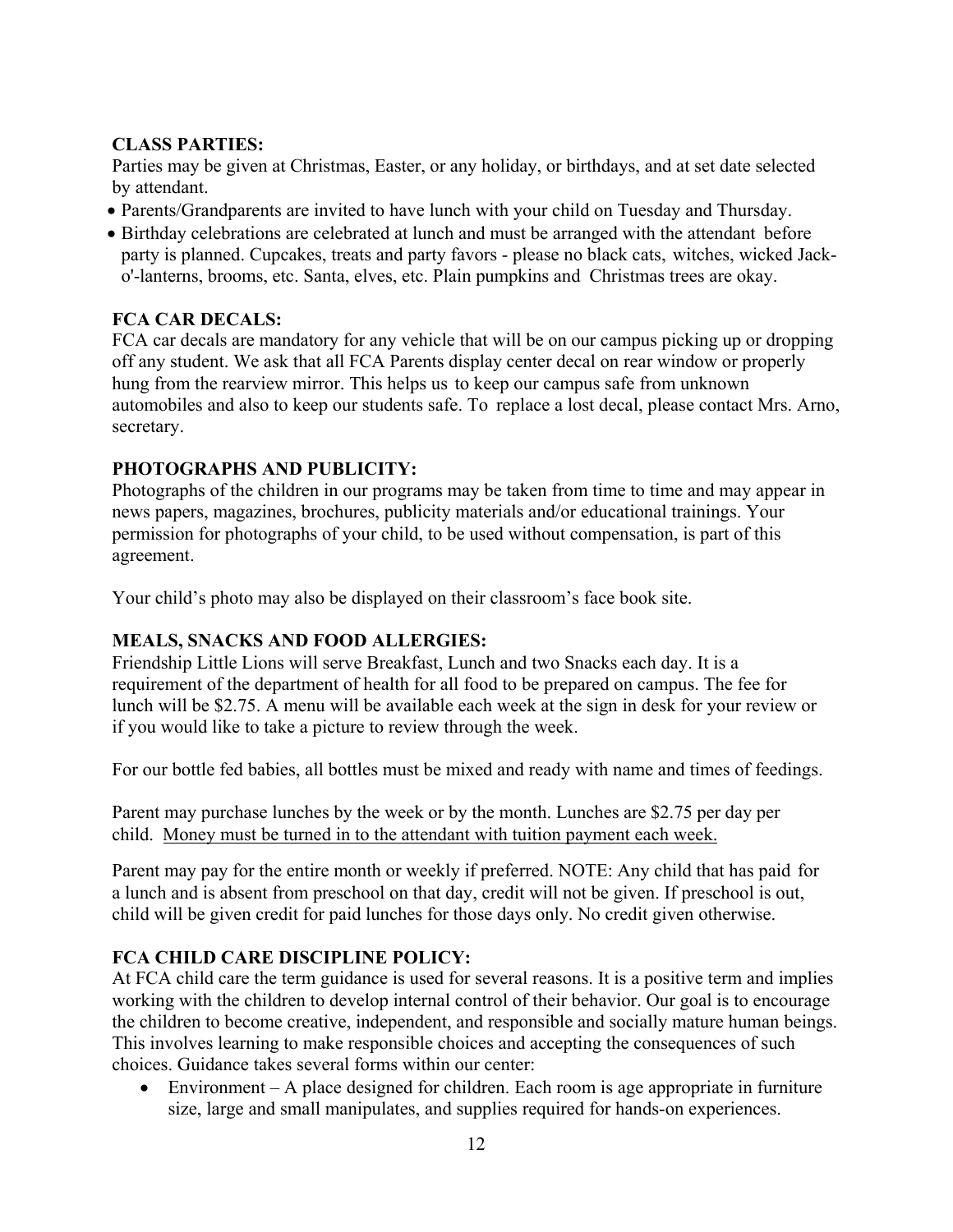- Logical Rules Such as keeping our hands to ourselves and taking care of the learning environment. These are discussed with the children as well as why such rules are needed.
- Curriculum Is developmentally appropriate, based on the children's interest and level of readiness.
- Positive Behavior We reinforce the behaviors we wish to see repeated.
- Redirection Often interesting a child in another activity can eliminate potential difficulty. We might ask a child to help us or send a child to a different area to play.
- Positive Reminder - Telling the children what we want them to do rather than using "no" or "don't".
- Renewal Time Occasionally, as a last resort, a child needs to be removed from the situation for a brief break. This allows the child time to calm down and consider an alternate behavior.

#### **DIFFICULT BEHAVIOR:**

We will make every effort to work with the parent or guardian to ensure a cooperative approach for children having difficulties with behavior. We are here to serve and protect all of our children! A parent may be called at work or home at anytime the child exhibits uncontrollable behavior that cannot be modified by the staff. The parent may be asked to take the child home immediately. The following steps may be taken regarding children who display chronic disruptive behavior, upsetting to the emotional or physical well being of another child or an adult.

#### **INITIAL CONSULTATION:**

The director may request that the parent or guardian meet for a conference. The problem will be defined on paper. Intervention strategies will be discussed. The best solution toward solving the problem will be agreed upon by the director, attendant, and parent or guardian.

#### **SECOND CONSULTATION:**

If the initial plan for helping the child fails, the parent will again be asked to meet with the director and attending staff involved. Another attempt will be made to identify the problem, and establish a new, or revised, approach for solving the problem. Parents may be asked to consult outside professionals, or bring in behavioral specialists to help identify the problems or provide new strategies, in order for FLL to continue care. Our goal is to work as a team to better serve each child.

#### **DISENROLLED:**

When the previous attempts have been followed and no progress has been made toward solving the problem, the child may be disenrolled from the center at the discretion of the center director.

**Note**: Corporal punishment will not be allowed. This is defined as the use of negative physical touching (spanking, slapping, pinching, etc.), exclusion from outdoor activities, or exclusion from any learning activity. In certain instances a child may be physically restrained in order to keep the child, other children, or staff safe from harm. No unusual punishment will be allowed such as humiliation, ridicule, threat, or coercion.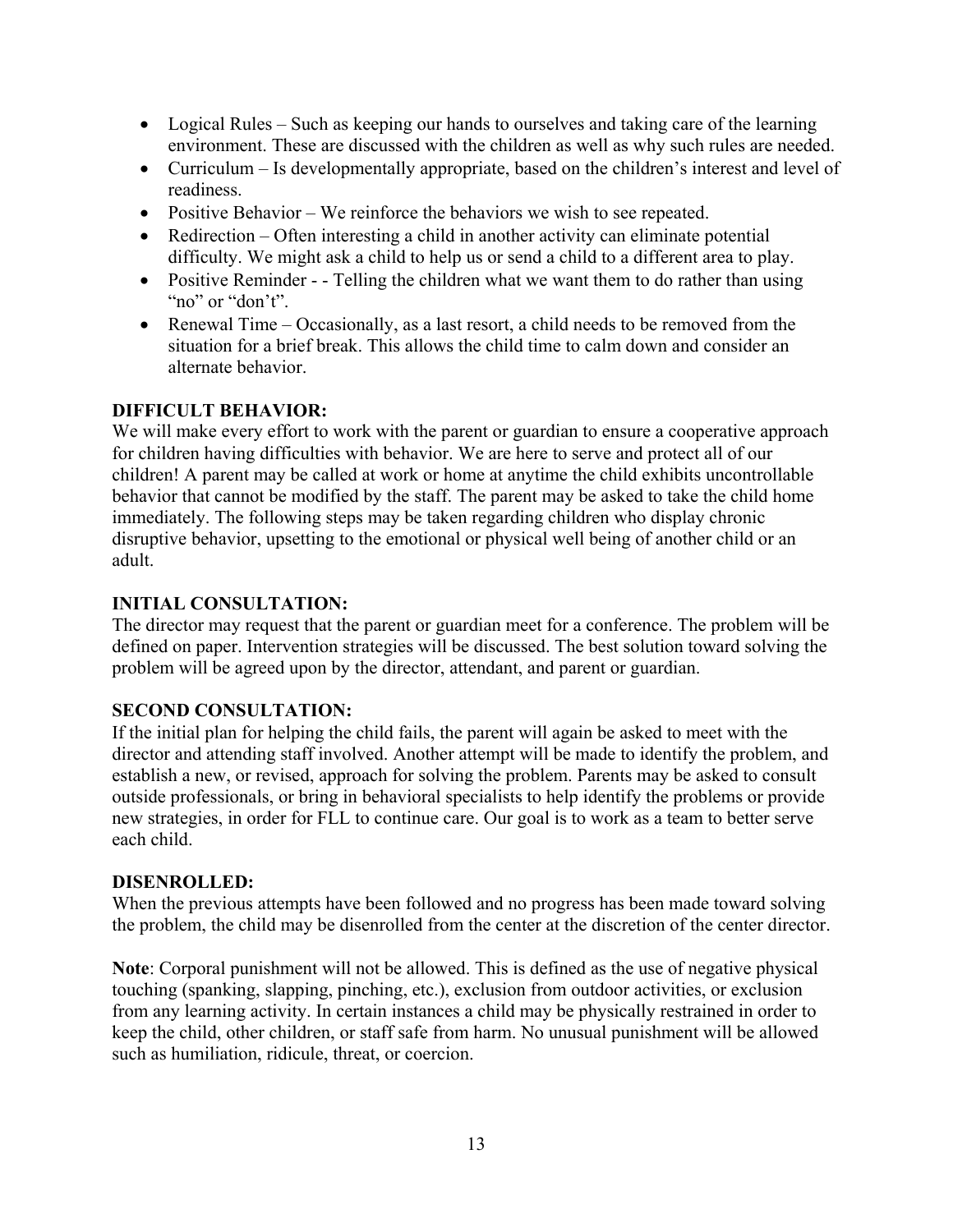#### **TRANSPORTATION:**

FLL students are transported to and from the center by parents or car pools. FLL does not offer bus transportation to and from center except for emergency relocation. In the case of an emergency we have a 15 passenger van that is insured. We will load the babies in the van to drive them to a safe distance away from the emergency then contact each parent to pick up their child. If the emergency is resolved before time of dismissal and the parent wishes to pick up the child's belongings we will accommodate. Each child will need to be signed out even in the event of an emergency. Our 1 mile site relocation will be First Southern Baptist Church at 280 Victoria Rd. Victoria, MS. 38679 and our five mile site relocation is the Victoria Branch Bank of Holly Springs located at 13 Victoria Rd. Byhalia, MS. 38611.

# **POLICIES REGARDING A CHILD'S PARTICIPATION IN EXTRACURRICULAR ACTIVITIES NOT SPONSORED BY THE CHILD CARE FACILITY, INCLUDING BUT NOT LIMITED TO BASEBALL, SOFTBALL, SOCCER, BALLET, OR GYMNASTICS.**

If a child participates in extracurricular activities not sponsored by the child care facility it is at the permission of the parent. If the community would like to hand out flyers FLL may post one on the parent bulletin board and or put the flyer in the cubby of each child. FLL will not be responsible to transport or aid in extracurricular activities not sponsored by our facility.

#### **WATER POLICY:**

FLL from time to time will allow children to play outside in sprinklers or play with other child safe water activities. During these times parents will be notified the day before to prepare for these special occasions. FDA suggest each child needs to apply at least a 15 spf sun screen. Sunscreens are topically applied products that protect the skin from the sun's damaging ultraviolet (UV) radiation. Children who are not allowed outside by parents for health reasons must inform the director during drop-off.

Parents will need to be sure to bring a change of clothes for this day.

FLL will not leave campus to participate in water activities e.g., (taking children to a public swimming pool).

# **HEALTH AND EMERGENCY PROCEDURES**

#### **HEALTH:**

Every possible provision is being made to provide a wholesome, healthy atmosphere during the student's stay at center. The home can make a great contribution in this area by doing the following:

**1.** Not allowing a individual who is sick to come to center. Fever above 100, vomiting, or vomiting accompanied with diarrhea are conditions which preclude a individual from attending center. Causes of rashes should be verified by a physician.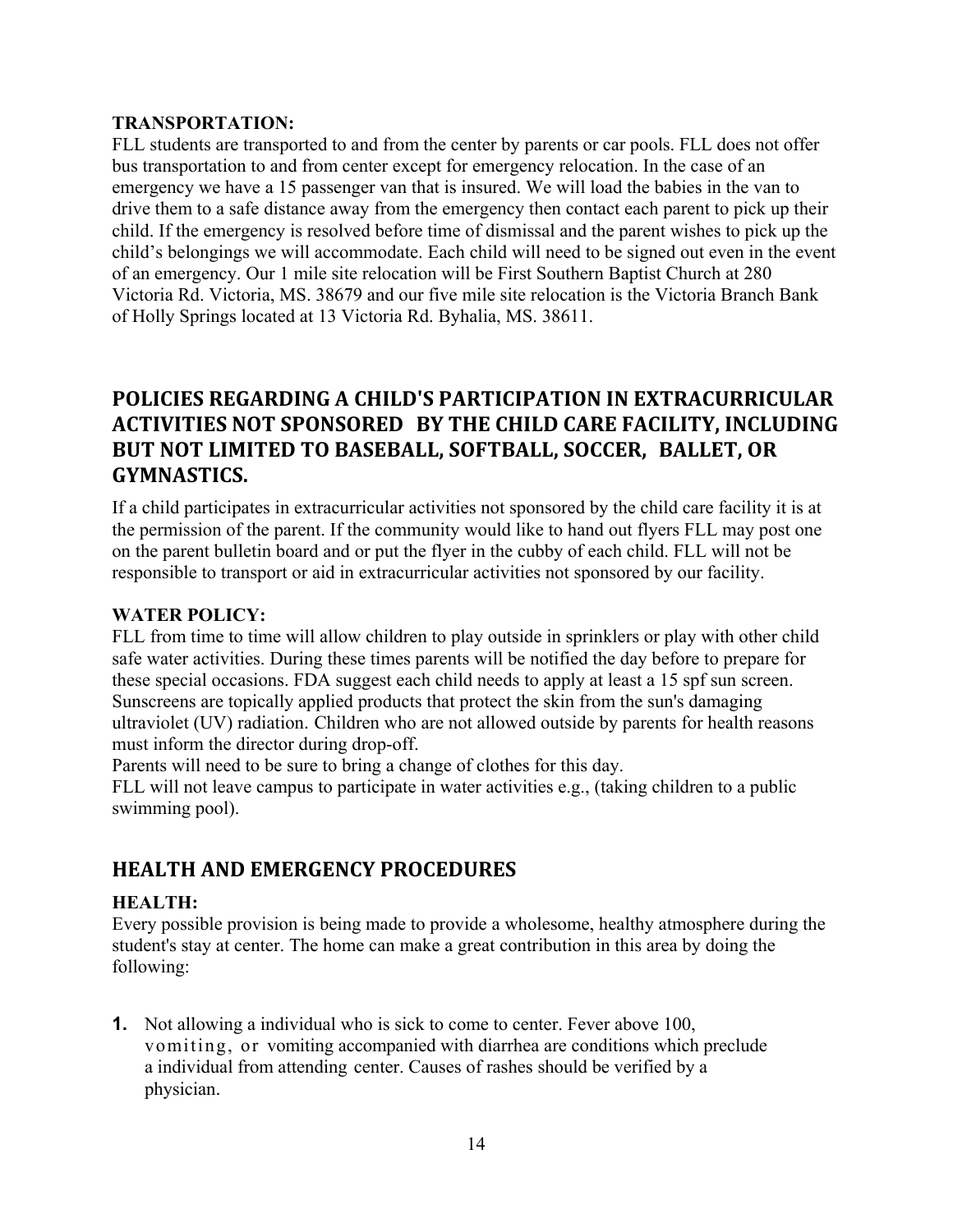**2.** Any rashes, sores, staph infections, unusual blisters in large areas, will not be allowed at center without individual being cleared by a doctor's statement of release and explanation of illness, (if contagious an Incubation period) along with his signature. \*Please make sure your child has all immunizations and boosters up to date.

When child is injured or becomes seriously ill at center, the parent will be notified at once. Should we be unable to reach either parent, the procedure outlined in the permission statement will be followed. Minor injuries or illnesses will be treated in the office and children will also be prayed for.

Should your child become ill with a contagious sickness such as chicken pox, measles, etc., report it to the office immediately. Child with contagious diseases must be kept at home until doctor releases child. Note from doctor must accompany individual upon return.

#### **IMMUNIZATIONS AND PHYSICALS:**

All children who attend childcare programs in Mississippi are required by law to be fully vaccinated. FLL requires all children enrolled in the program to be immunized. Families must contact their local health department to obtain a signed certified Nonmedical Waiver form for delayed vaccines. This form requests a record of your child's immunizations.

\*Important: It is your responsibility as parent or guardian, to maintain up-to-date immunizations and physicals for your child(ren). Updates must be reported to the director in writing. An immunization record (form 121) of your child must be submitted and is also a requirement by the Mississippi Department of Health. A medical examiner must sign and date this form.

#### **WELLNESS POLICY:**

You are the best judge of your child's health and we trust you will not bring a sick child to the center. However, if while in our care your child becomes ill, displays an unknown rash, or acts out-of-character your child's attendant will consult the director and you may be called to come take your child home. When called, you (or an alternate emergency person) are expected to come within the hour. This is to protect the health of your child and his/her classmates. Your cooperation is greatly appreciated.

The following criteria will be considered in determining if your child must go home:

- Unknown rash will need to be seen by a physician and the child can return to preschool by the written recommendation made by the doctor. A doctor note is required.
- Fever of 100.5<sup>°</sup> or higher. For a mild fever, muscle aches, toothache, or headache Tylenol (supplied from home) may be administered. \* See Medicine below. The child must be fever-free for 24 hours without the aid of Tylenol, or other fever reducing medications.
- Diarrhea (more than tow loose, water stools), or vomiting. Consideration will be taken if your child is allergic to certain food/drink products or on medications. The child may return when bowel movements are normal, and no other symptoms of illness are present. The child may return 24 hours after the last time he/she vomited, and no other symptoms of illness are present.
- Persistent cough or runny nose for an extended period of time (cough suppressants and/or allergy medications are not recommended unless prescribed by a doctor). Child may return 24 hours cough free without the aid of cough suppressant, or allergy medication.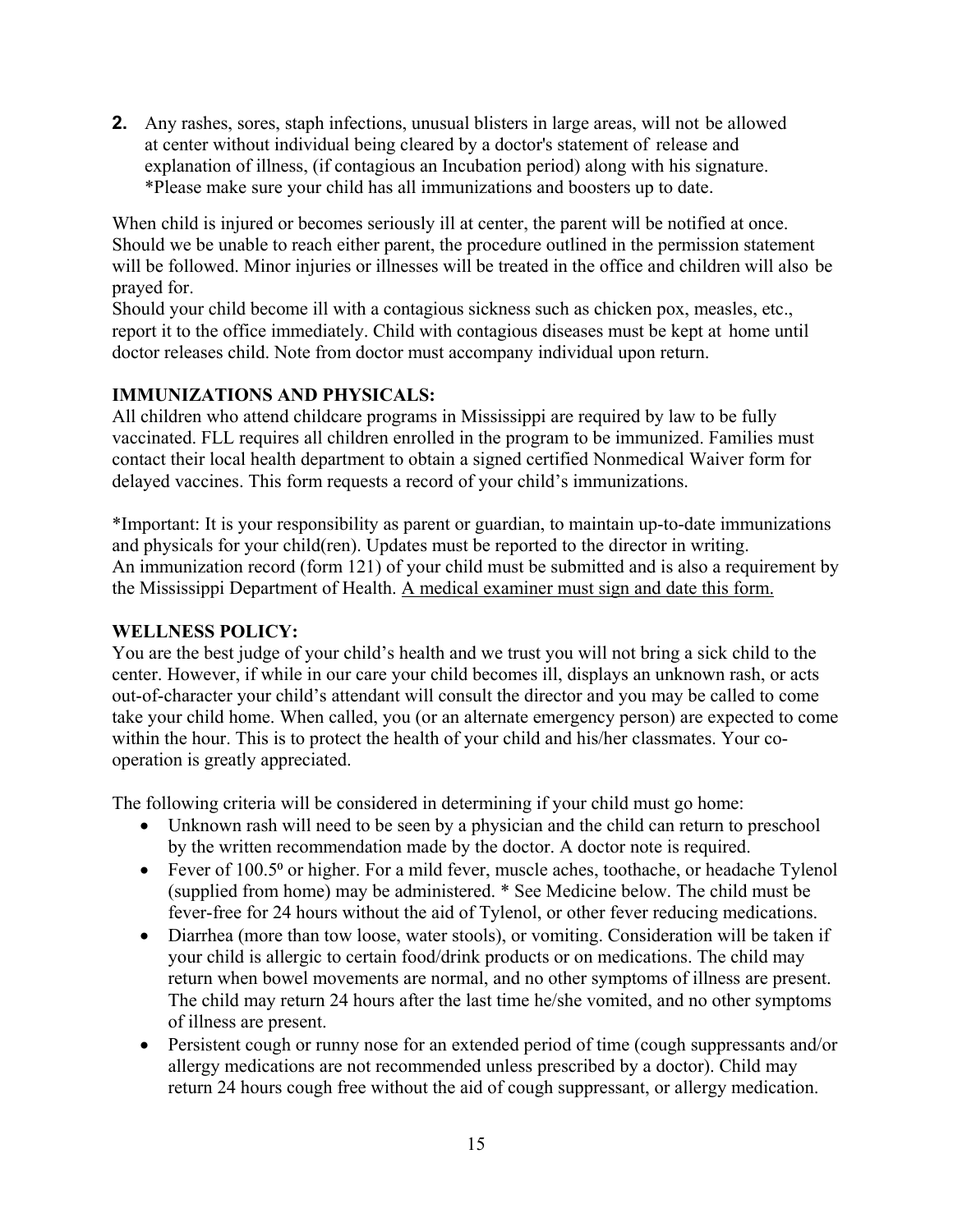- Crying and irritable for a long time, or not eating or drinking normally. Anytime a child is not themselves, cannot be soothed by an attendant, requires one-on-one care, complaining about discomfort, or not interacting with the class is reason to take a Wellness Day and spend time in the comfort of their own parent(s) arms.
- Highly contagious condition such as:
- Head lice: suggested treatment available upon request. Child must be nit free to return.
- Chicken pox and Hand Foot mouth: child must be fever free and sores scabbed over.
- Strep throat: Child must have 24 hours of antibiotics in his/her system.
- Mumps, pin worms, impetigo, conjunctivitis's (pink eye), etc: Follow doctor's recommendations.

**If your child is too ill to play outside with his or her class, or participate in regular classroom activities, then your child is too ill to attend the center.** 

#### **\*If questions arise to the appropriateness of a child's return to the center, the final decision will be that of the Head Director or Assistant Director.**

#### **MEDICINE:**

Non-prescriptive medication (Tylenol, nose drops, etc.) as well as prescription medication will only be administered after a parent signs, and dates a form entitled Medication Permission. The parent must provide all medications.

**Prescription medication must be in the original container and labeled with the child's** 

**name.** Staff cannot administer medication (prescription or over the counter) without the proper dosage for that child listed on the container. If the container reads, "Consult/see Doctor" then a note from the doctor with the child's weight, and the dosage recommended, must be provided.

Medication will be stored per the manufacturer's recommendations.

#### **PANDEMICS:**

Our Preparedness and Response Plan (available upon request) will be followed during any pandemic period. Center for Disease Control, Department of Health and/or State Child Care Licensing Rules will be followed. Response will include, but is not limited to, monitoring symptoms in staff and students, practicing implementing any/new safety equipment, isolating staff and/or students infected, decreasing class sizes, and transparent communication with families and regulating agencies.

#### **INJURIES AND ACCIDENTS:**

Every consideration will be taken to ensure the safety of your child while in our care. Should an injury occur, a Minor Incident Report would be completed by the closest adult and signed by the Head Director, Assistant Director or appropriate person. A copy of this report will be sent home. A parent or guardian will be notified regarding any injury that occurs while your child is in our care.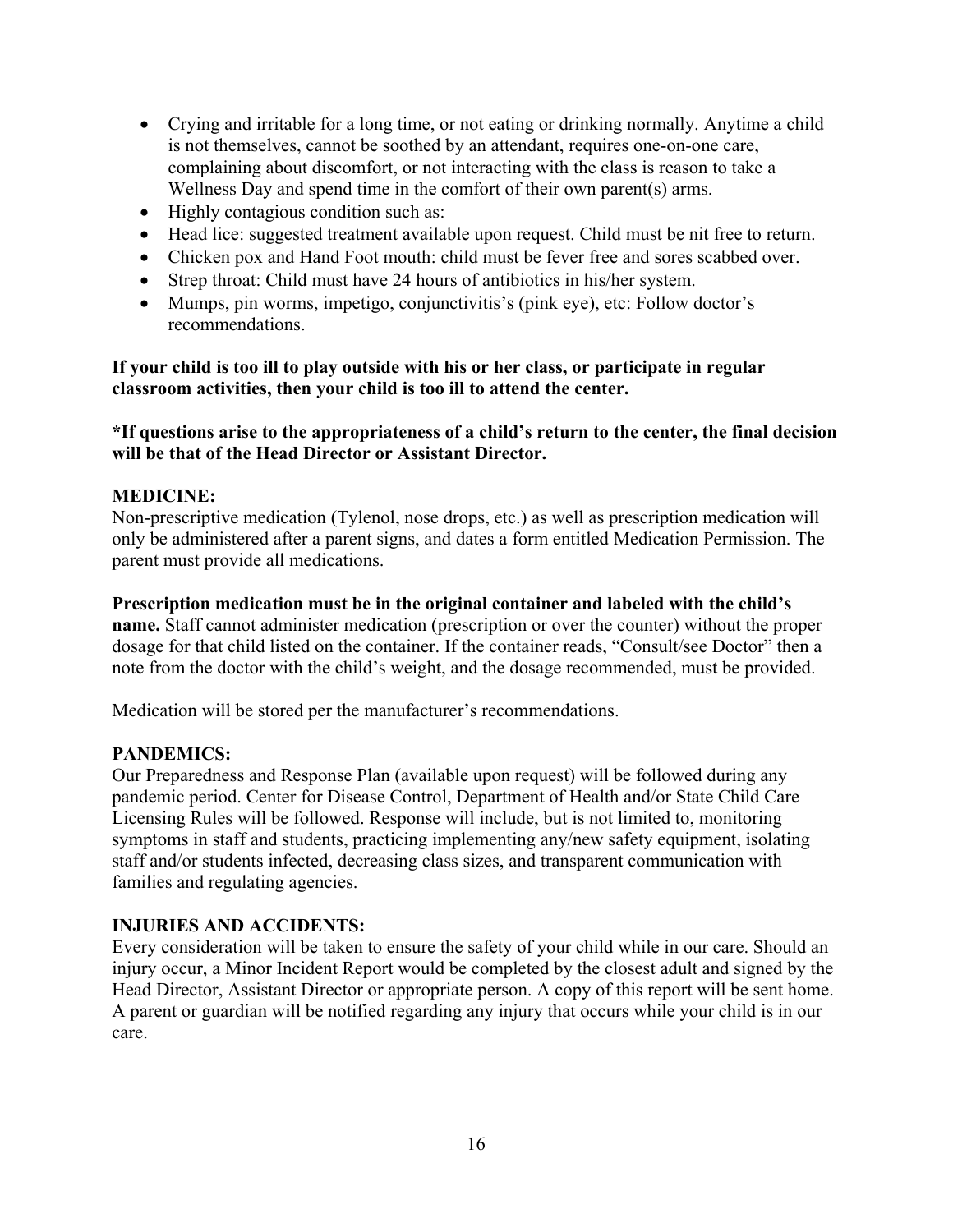In the event of a major medical emergency or accident, the center attendant or director will call 911 first. The child will be transported to the hospital noted on the Child Information Record (or the closest hospital). The parent/guardian will be called immediately.

Should a child need medical care of a certified practitioner and your child is exempt from medical care on religious grounds the parent will be notified of the emergency first, any directions that the parent has on file will be followed until the parent arrives to care for the child.

#### **CHILD ABUSE AND NEGLECT:**

Staff members are required by law to report any suspected child abuse or neglect. The safety and protection of the students at FCA are of upmost importance. It is required by law to report all known or suspected child abuse. For more information on how and when to report suspected or known child abuse, please call 1-800-222-8000.

#### **FCA SUPPORT SERVICES:**

#### **GUIDANCE SERVICES:**

FCA offers support services in Guidance Council for any individual needing this service to encourage, instruct, advice or consultation. This is provided by the Administrator. For more indepth counseling, an appointment can be made with Pastor Virgil Scherff. Parents are welcomed to be a part of these services. Guidance Services are available from administration by appointment. Anyone wishing to use these services, contact the office and forms with be sent home with more information. All consultations are kept confidential.

#### **TORNADO AND DISASTER PROCEDURE:**

Fire and tornado drills are conducted throughout the year. Fire drills are practiced three times a semester and tornado drills three times during the spring season. Evacuation and action plans are posted throughout the facility.

For emergency relocation; In the case of an emergency we have a 15 passenger van that is insured. We will load the babies in the van to drive them to a safe distance away from the emergency then contact each parent to pick up their child. If the emergency is resolved before time of dismissal and the parent wishes to pick up the child's belongings we will accommodate. Each child will need to be signed out even in the event of an emergency. Our 1 mile site relocation will be First Southern Baptist Church at 280 Victoria Rd. Victoria, MS. 38679 and our five mile site relocation is the Victoria Branch Bank of Holly Springs located at 13 Victoria Rd. Byhalia, MS. 38611.

Bomb Threats/Active Shooter Drills: Drills are practiced two times a year. Bomb threat drills are planned and organized to ensure safety for all FLL children and faculty. Children will be evacuated to nearest secured facility away from threatened area for safety. Faculty is trained and qualified to calmly handle a crisis.

Active shooter drills are practiced and organized to give the best possible protection to children and faculty. Children and faculty will be evacuated, if necessary, to a secure facility away from endangered area. Law enforcement officials and parents will be notified as soon as possible if either crisis takes place.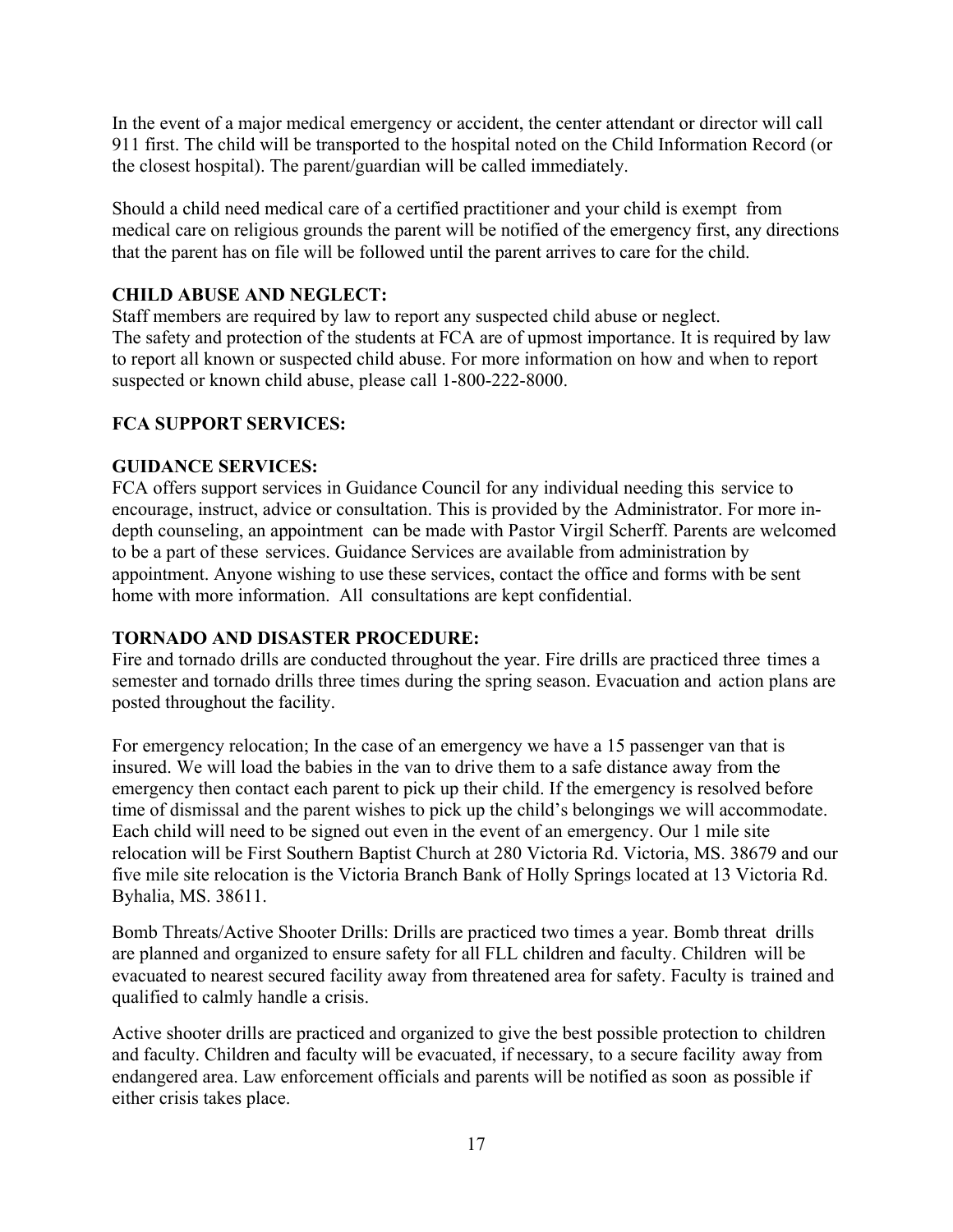#### **SEVERE WEATHER:**

Local television channels 3, 5, and 13 will carry official announcements for FLL. A decision will be made and broadcast by 6:30 a. m. or in some cases on the previous day. Do not call the office, principal, attendant's or administrator's home. Children will not be sent home early during severe weather unless conditions merit such action.

Appropriate safety measures are taken at center. In bad weather, FCA/FLL will have weather channel pulled up and any weather alerts will be noted. If decision to close the preschool midday because of oncoming bad weather, parents will be notified by their child's attendant/siblings attendant to arrive at preschool to pick up their child(ren) by a call/Remind.

#### **CLOSED CAMPUS:**

FCA/FLL campus is a closed campus. All visitors must report to the office before entering the center area. We are happy to have our parents actively involved in their child's center parties, chapels, etc. Parents are invited to have lunch with their child and class.

#### **CLASSROOM PRAYER:**

Recognizing the power of prayer daily, each class begins with prayer. This is an integral part of all center activities. Parents and children accept this as part of their agreement with the center at registration. Individual prayer for and with your child is also a privilege of attending a Christian center.

# **STATE REGULATIONS**

#### **Licensing Notebook & Other Information**

FLL strives to offer a quality program for our families. We maintain a licensing notebook that is available for parents to review during our regular business hours. The notebook contains licensing inspections as well as any special investigation reports and related corrective action plans. These reports, from the prior two years, are also available on the child care licensing website at https://www.mdhs.provider.webapps.ms.gov/ccsearch.aspx FLL also posts Child Care License, on the door of our two and under room for parents to review.

FLL runs a background check on all unsupervised volunteers and employees.

Each child's record shall contain a statement signed by the child's parent, indicating that they have received a summary of licensing standards and other materials designated by the licensing agency for such distribution.

Kristen W. Taylor, Child Care Facility Inspector II Child Care Licensure Division Mississippi State Department of Health Email: kristenw.taylor@msdh.ms.gov Phone: 662-596-1153 is the MSDH licensing official responsible for the inspection of this facility.

The toll free phone number (1-866-489-8734) of the Child Care Facility Complaint Hot Line.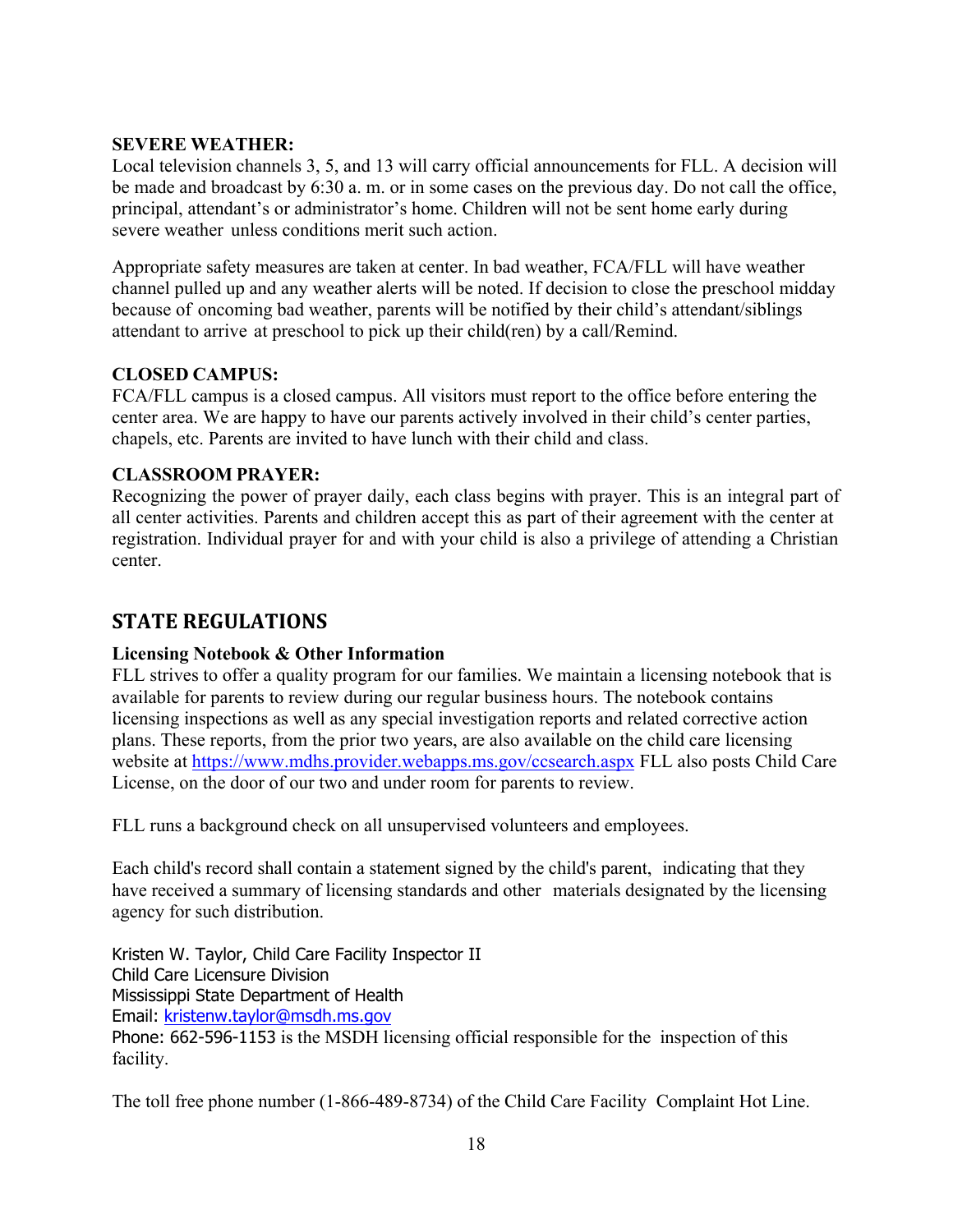# **SMOKING, TOBACCO PRODUCTS, AND PROHIBITED SUBSTANCES**

No one (parent, legal guardian, grandparent etc.) or any individual, while on or entering campus will be allowed to smoke, chew tobacco or possess any alcohol beverages. FCA/FLL is a SMOKE FREE, DRUG FREE and ALCOHOL FREE CAMPUS. Persons not complying will be asked to leave campus, parking lot and may not be permitted on campus for duration of year.

# **BUILDING SECURITY AND PARENTAL ACCESS**

Our building is open for business from 7 am to 5 pm and can be accessed by pushing the speaker button at the door and an attendant will open the door for you. If someone is picking up your child that doesn't normally pick up, but who is listed on your emergency contact information, please have them bring their id to the door and ring the bell or knock on the door.

For your child's safety please do not allow your child touch the exit door handles or open the doors and/or play in the door way. This includes pressing the door bell/speaker button. We work very hard at teaching the children not to touch the exit doors.

#### **CUSTODY ORDERS:**

Until custody has been established by a court action, one parent may not limit the other from picking up a child in our care. The center must be notified immediately of any changes in custody orders. Certified custody orders must be given to the center director.

# **CHANGES IN FACILITY OPERATIONS**

FLL will immediately notify the licensing agency of any major changes affecting areas of the child care facility's operations. Such major changes include, but are not limited to, operator, director, location, physical plant, or number of children served.

# **NOTICE OF LEGAL ACTION**

The licensing agency will be notified within seven days, in writing, if notice is received of legal action against the child care facility.

#### *POSTING OF INFORMATION*

The following items are to be posted conspicuously in the child care facility at all times:

- 1. Accessible to employees and parents:
	- a. License.
	- b. Daily activity schedule posted in each classroom.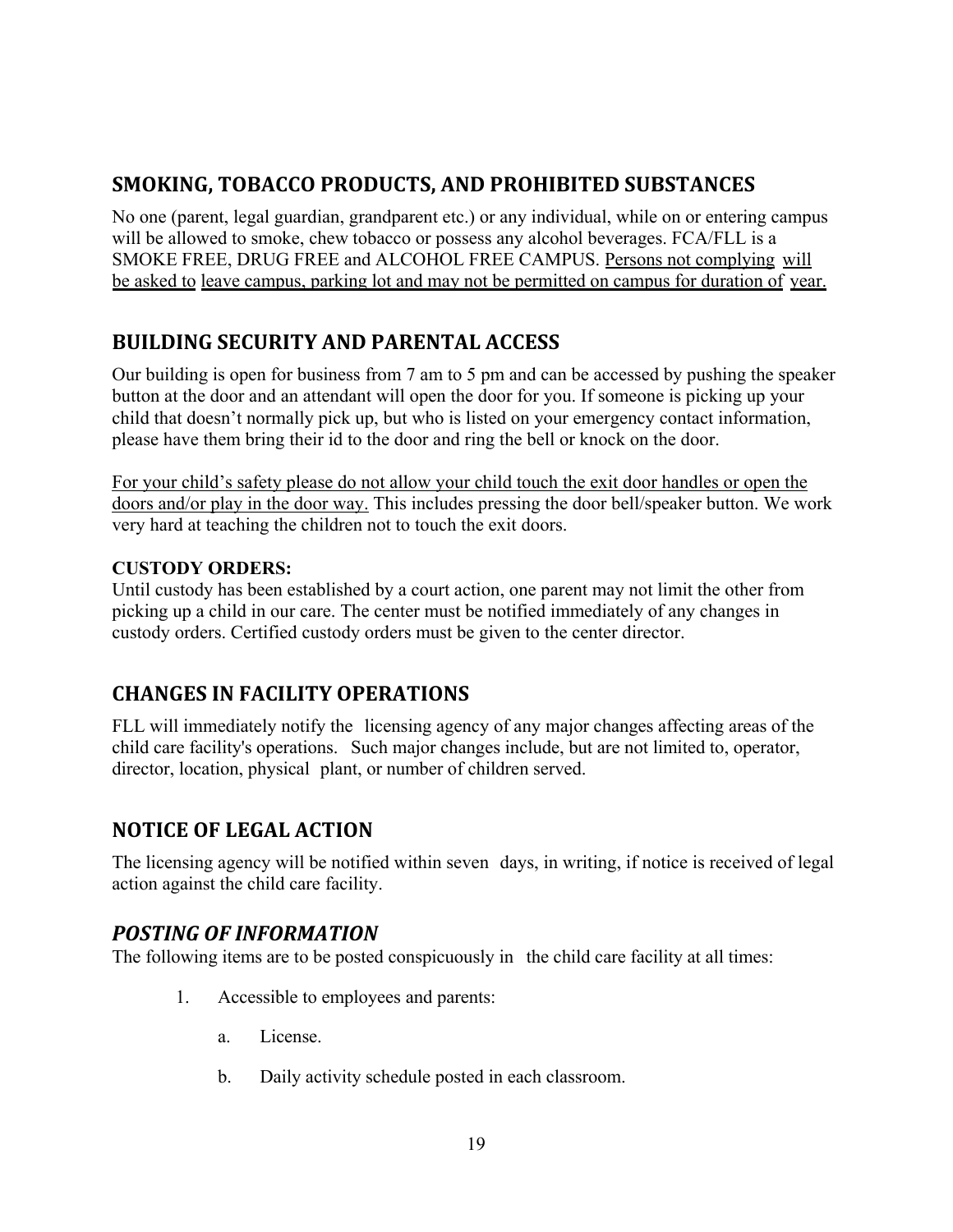- c. Menus.
- d. Evacuation route.
- e. Next to the license, in plain view, a notice is provided by the MSDH that informs the public of where and how they may report a complaint against the facility.
- 2. In kitchens:
	- a. Menus.
	- b. Evacuation route.
- *3.* The evacuation route in all rooms utilized by children.

# **WEAPONS PROHIBITED**

- 1. There shall be no firearms or other dangerous weapons allowed in a child care facility.
- 2. If a facility is located in an occupied dwelling, all firearms shall be equipped with trigger locks and kept in a locked room out of the sight of all children. All other dangerous weapons shall be kept under lock in a room not accessible to children.
- *3.* Other dangerous weapons include, but are not limited to, hunting knives, spears, machetes, archery equipment, etc*.*

#### **CONFLICT RESOLUTION:**

If an issue should arise between a family and a staff member, or between two families, we encourage the concerned party speak directly to the staff member, or family, prior to coming to the directors. If the problem remains unresolved, or the parent wants to make sure the administration is aware, our door is always open. Administration will act as moderator in situation that require more attention or are reoccurring. We will make every effort to remain fair, with our main priority being the safety and quality of care, of the children at FLL.

#### **FAMILY GATHERINGS:**

FLL families have a chance to meet with other families and the attendants several times a year. These gatherings are meant to provide a sense of community and to celebrate the families here at FLL. Dates and times will be posted. Our Harvest Festival is usually held in Oct.

#### **CENTER HAPPENINGS:**

FLL makes every attempt to keep parents up to day on happenings here at the center and in the community. Center newsletters are sent out at least 4 times a year and classroom newsletters are sent out monthly. Parents bulletin boards are in each classroom. It is also the parents'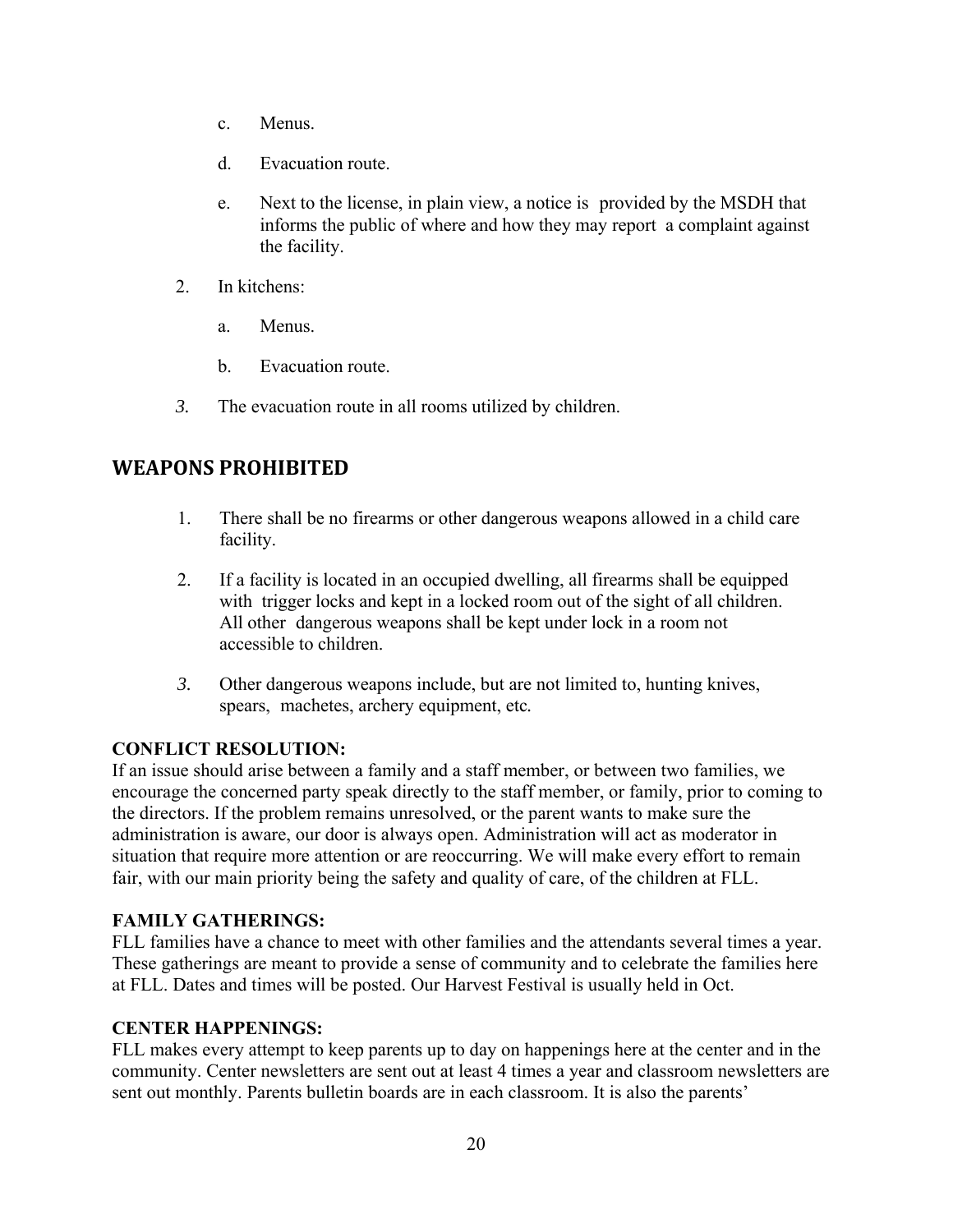responsibility to keep up to date by being aware and checking for updates. Together, as partners, we will be able to provide your child with a fun and safe learning environment.

#### *STATEMENT OF FUNDAMENTAL TRUTHS*

#### *1. The Scripture Inspired*

*The Scriptures, both Old and New Testaments, are verbally inspired of God and are the revelation of God to man, the infallible, authoritative rule of faith and conduct (2 Tim. 3:15-17; 1 Thess. 2:13; 2 Peter 1:21).*

#### *2. The One True God*

*The one true God has revealed Himself as the eternally self-existent "I AM," the Creator of heaven and earth and the Redeemer of mankind. He has further revealed Himself as embodying the principles of relationship and association as Father, Son, and Holy Spirit. (Deut. 6:4; Isaiah 43:10-11; Matt. 28:19; Luke 3:22).*

#### *THE ADORABLE GODHEAD*

#### *a. Terms Defined*

*The terms 'Trinity' and 'Person', as related to the Godhead, while not found in the Scripture, are words in harmony with Scripture, whereby we may convey to others our immediate understanding of the doctrine of Christ respecting the Being of God, as distinguished from "gods many and lords many." We, therefore, may speak with propriety of the Lord our God, who is One Lord, as a Trinity or as one Being of three persons, and still be absolutely Scriptural (examples, Matt. 28:19; 2 Cor. 13:14; John 14:16,17).*

#### *b. Distinction and Relationship in the Godhead*

*Christ taught a distinction of Persons in the Godhead which He expressed in specific terms of relationship, as Father, Son and Holy Spirit, but that this distinction and relationship, as to its mode is inscrutable and incomprehensible, because unexplained. (Luke 1:35; 1 Cor. 1:24; Matt. 11:25-27; 28:19; 2 Cor. 13:14;*

*1 John 1:3,4).*

#### *c. Unity of the One Being of Father, Son and Holy Spirit*

*According, therefore, there is that in the Son which constitutes Him the Son and not the Father; and there is that in the Holy Spirit which constitutes Him the Holy Spirit and not either the Father or the Son. Wherefore, the Father is the Begetter, the Son is the Begotten; and the Holy Spirit is the one proceeding from the Father and the Son. Therefore, because these three persons in the Godhead are in a state of unity, there is but one Lord God Almighty and His name one (John 1:18; 15:26; 17:11,21; Zech. 14:9).*

#### *d. Identity and Cooperation in the Godhead*

*The Father, the Son and the Holy Spirit are never identical as to Person; nor confused as to relation; nor divided in respect to the Godhead; nor opposed as to cooperation. The Son is in the Father, and the Father is in the Son as to relationship. The Son is with the Father and the Father is with the Son, as to fellowship. The Father is not from the Son, but the Son is from*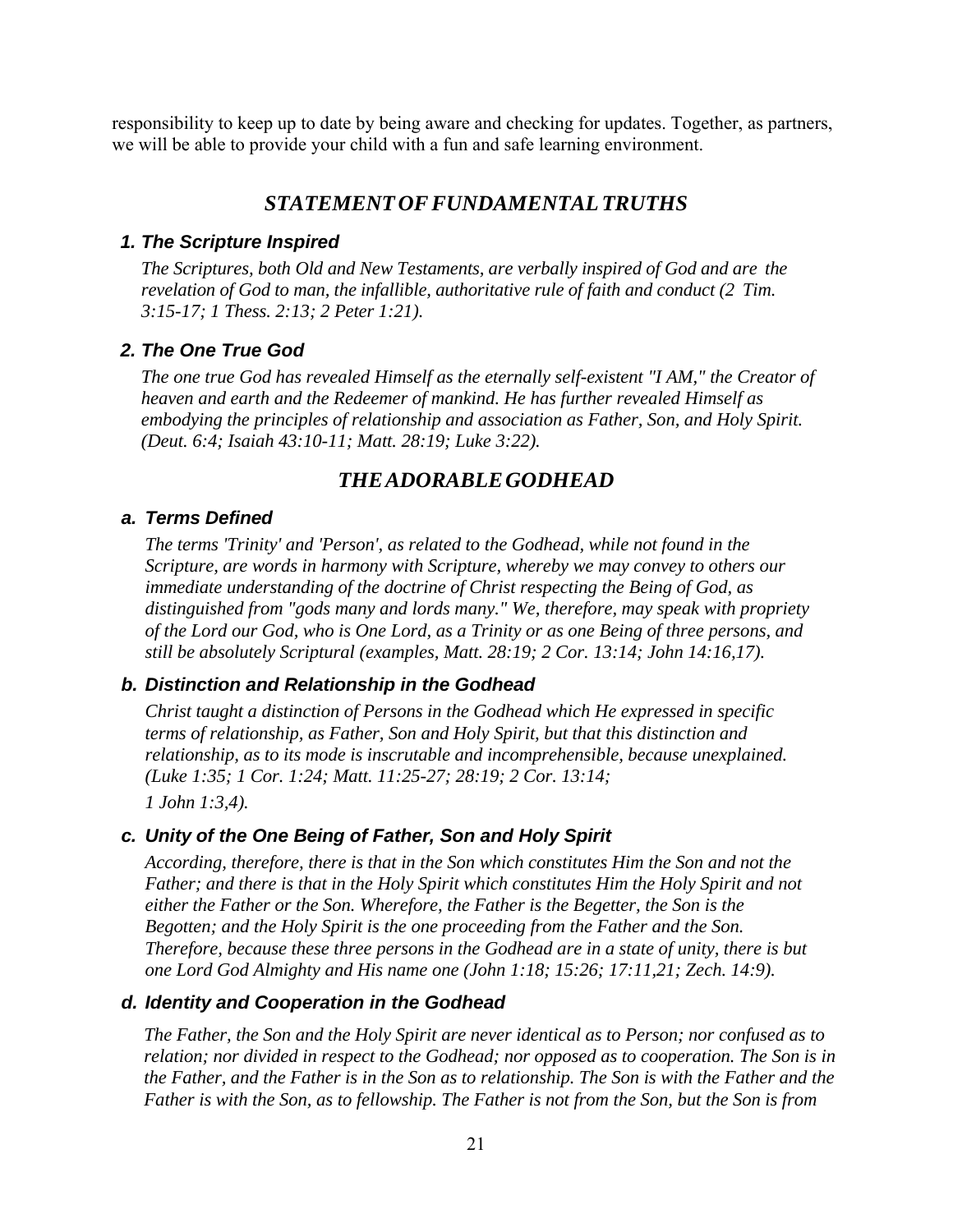*the Father, as to authority. The Holy Spirit is from the Father and the Son, proceeding, as to nature, relationship, cooperation and authority. Hence, neither Person in the Godhead either exists or works separately or independently of the others (John 5:17-30, 32, 37; John 8:17,18).*

#### *e. The Title, Lord Jesus Christ*

*The appellation, "Lord Jesus Christ," is a proper name. It is never applied, in the New Testament, either to the Father or to the Holy Spirit. It therefore belongs exclusively to the Son of God (Rom. 1:1-3, 7; 2 John 3).*

#### *f. The Lord Jesus Christ, God with us*

*The Lord Jesus Christ, as to His divine and eternal nature, is the proper and only Begotten of the Father, but as to His human nature, He is the proper Son of Man. He is, therefore acknowledged to be both God and man; who because He is God and man is "Immanuel," God with us (Matt. 1:23; 1 John 4:2, 10, 14; Rev. 1:13,17).*

#### *g. The Title, Son of God*

*Since the name "Immanuel" embraces both God and man in the one Person, our Lord Jesus Christ, it follows that the title, Son of God, describes His proper deity, and the title Son of Man, His proper humanity. Therefore, the title, Son of God belongs to the order of eternity, and the title, Son of Man to the of order of time (Matt. 1:21-23; 2 John 3; 1 John 3:8; Heb. 1:1-13, 7:3).*

#### *h. Transgression of the Doctrine of Christ*

*Wherefore, it is a transgression of the Doctrine of Christ to say that Jesus Christ, derived the title, Son of God, solely from the fact of the incarnation, or because of His relationship to the economy of redemption. Therefore, to deny that the Father is a real and eternal Father, and that the Son is a real and eternal Son is a denial of the distinction and relationship in the Being of God; a denial of the Father and the Son and a displacement of the truth that Jesus Christ is come in the flesh (2 John 9; John 1:1, 2, 14, 18, 29, 49; 1 John 2:22, 23; 4:1-5; Heb. 12:2).* 

#### *i. Exaltation of Jesus Christ as Lord*

*The Son of God, our Lord Jesus Christ, having by Himself purged our sins, sat down on the right hand of Majesty on high; angels and principalities and powers having been made subject unto Him. And having been made both Lord and Christ,*

*He sent the Holy Spirit that we, in the name of Jesus, might bow our knees and confess that Jesus Christ is Lord to the glory of God the Father until the end, when the Son shall become subject to the Father that God may be all in all (Heb. 1:3; 1*

*Pet. 3:22; Acts 2:32-36; Rom. 14:11; 1 Cor. 15:24-28).*

#### **Equal Honor to the Father and to the Son**

*Wherefore, since the Father has delivered all judgment unto the Son, it is not only the express duty of all in heaven and on earth to bow the knee, but it is an unspeakable joy in the Holy Spirit to ascribe unto the Son all the attributes of Deity, and to give Him all the honor and the glory contained in all the names and titles of the Godhead (except those*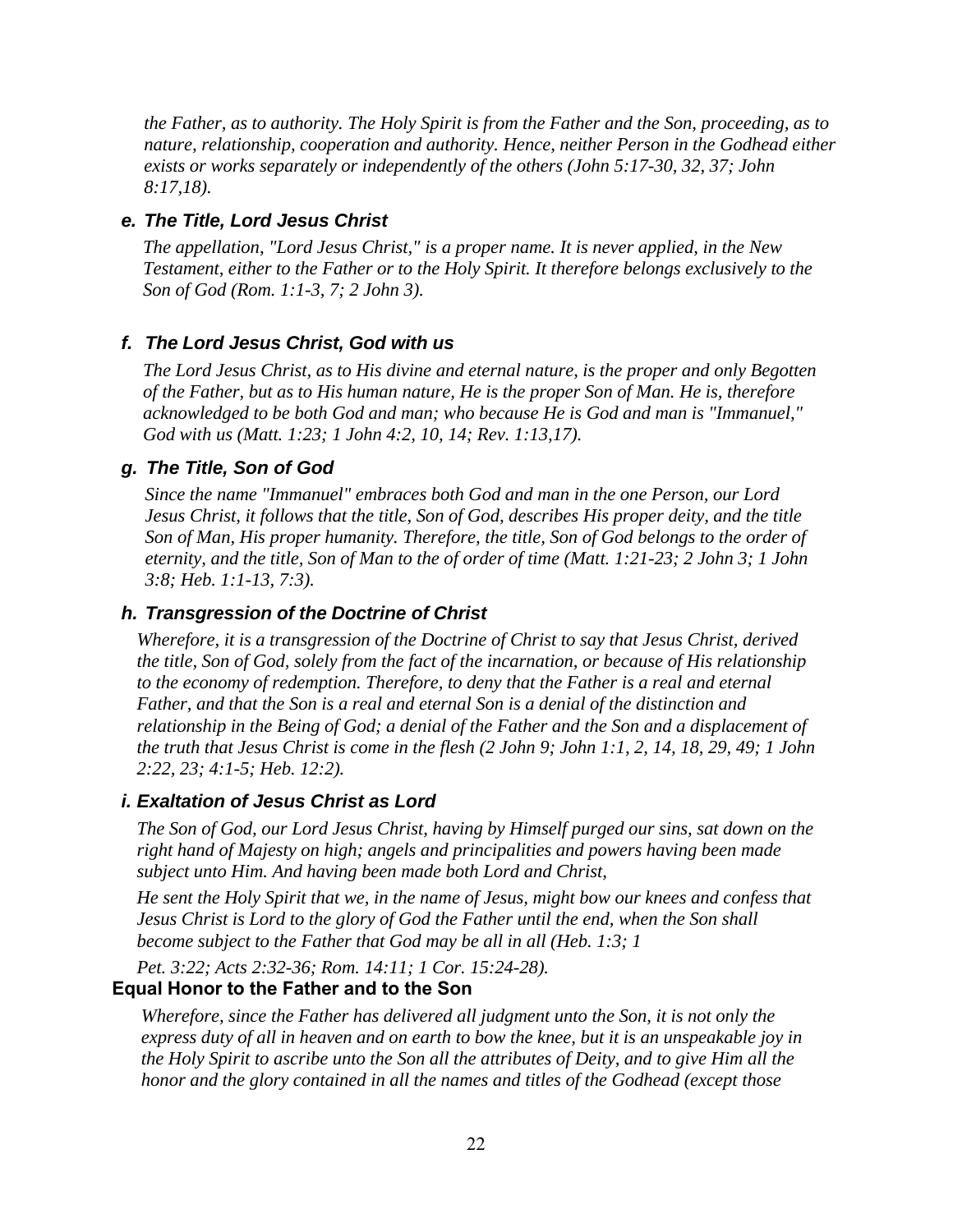*which express relationship. See paragraphs B, C, and D), and thus honor the Son even as we honor the Father. (John 5:22, 23; 1 Pet. 1:8; Rev. 4:8-11; 5:6-14; 7:9,10; Phil. 2:8, 9).* 

#### *3. The Deity of the Lord Jesus Christ*

*The Lord Jesus Christ is the eternal Son of God. The Scriptures declare;*

- *a. His virgin birth (Matthew 1:23; Luke 1:31, 35).*
- *b. His sinless life (Hebrews 7:26; 1 Peter 2:22).*
- *c. His miracles (Acts 2:22; 10:38).*
- *d. His substitutionary work on the cross (1 Cor. 15:3; 2 Cor. 5:21).*
- *e. His bodily resurrection from the dead (Matthew 28:6; Luke 24:39; 1 Cor. 15:4).*
- *f. His exaltation to the right hand of God (Acts 1:9, 11; 2:33; Phil. 2:9-11; Heb. 1-3).*

#### *4. The Fall of Man*

*Man was created good and upright; for God said, "Let us make man in our image, after our likeness." However, man by voluntary transgression fell and thereby incurred not only physical death but also spiritual death, which is separation from God (Genesis 1:26, 27; 2:17; 3:6; Romans 5:12-19).*

#### *5. The Salvation of Man*

*Man's only hope of redemption is through the shed blood of Jesus Christ the Son of God.*

#### *a. Condition to Salvation*

*Salvation is received through repentance toward God and faith toward the Lord Jesus Christ. By the washing of regeneration and renewing of the Holy Spirit,*

*being justified by grace through faith, man becomes an heir of God according to the hope of eternal life (Luke 24:47; John 3:3; Romans 10:13-15; Ephesians 2:8; Titus 2:11; 3:5-7).*

#### *b. The Evidences of Salvation*

*The inward evidence of salvation is the direct witness of the Spirit (Romans 8:16). The outward evidence to all men is a life of righteousness and true holiness (Eph. 4:24; Titus 2:12).*

#### *6. The Ordinances of the Church*

#### *a. Baptism in Water*

*The ordinance of baptism by immersion is commanded in the Scriptures. All who repent and believe on Christ as Savior and Lord are to be baptized. Thus they declare to the world that they have died with Christ and that they also have been raised with Him to walk in the newness of life (Matt. 28:19; Mark 16:16; Acts 10:47; Romans 6:4).*

#### *b. Holy Communion*

*The Lord's Supper, consisting of the elements, bread and the fruit of the vine, is the symbol expressing our sharing the divine nature of our Lord Jesus Christ (2 Peter 1:4), a memorial of His suffering and death (1 Cor. 11:26) and a prophecy of His second coming (1 Cor. 11:26), and is enjoyed by all believers "till He comes!"*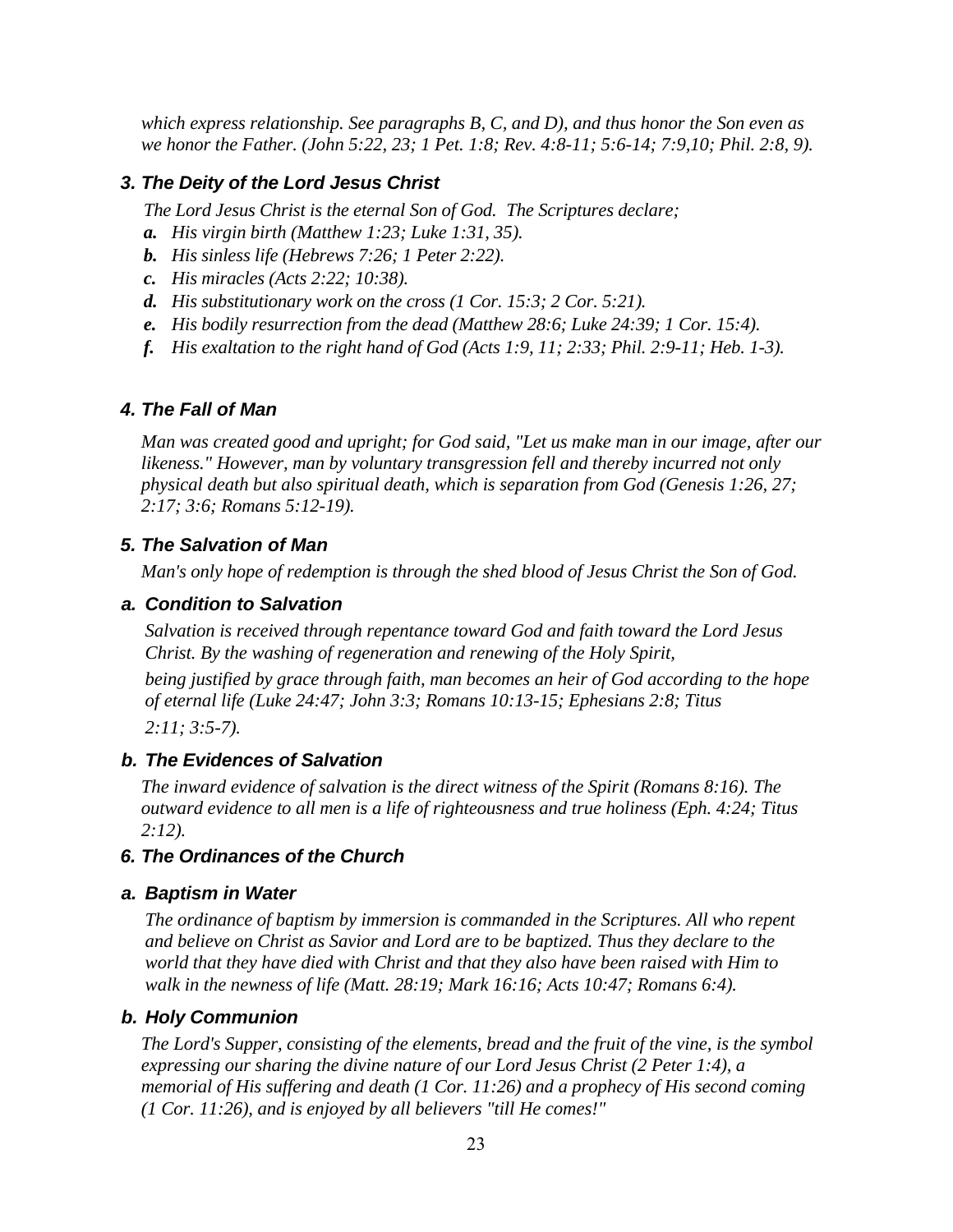#### *7. The Baptism in the Holy Spirit*

*All believers are entitled to and should ardently expect and earnestly seek the promise of the Father, the baptism in the Holy Spirit and fire, according to the command of our Lord Jesus Christ. This was the normal experience of all in the early Christian Church. With it comes the enduement of power for the life and service, the bestowment of the gifts and their uses in the work of the ministry (Luke 24:49; Acts 1:4-8; 1 Cor. 12:1-31). This experience is distinct from and subsequent to the experience of the new birth (Acts 8:12- 17; 10:44-46; 15:7-9). With the baptism in the Holy Spirit comes such experiences as an overflowing fullness of the Spirit (John 7:37-39; Acts 4:8), a deepened reverence for God (Acts 2:43; Heb. 12:28), an intensified consecration to God and dedication to his work (Acts 2:42), and a more active love for Christ, for His Word and for the lost (Mark 16:20).*

#### *8. The Evidence of the Baptism in the Holy Spirit*

*The Baptism of believers in the Holy Spirit is witnessed by the initial physical sign of speaking with other tongues as the Spirit of God gives them utterance (Acts 2:4). The speaking in tongues in this instance is the same in essence as the gift of tongues (1 Cor. 12:4-10, 28), but different in purpose and use.*

#### *9. Sanctification*

*Sanctification is an act of separation from that which is evil, and of dedication unto God (Rom. 12:1, 2; 1 Thess. 5:23; Heb. 13:12). The Scriptures teach a life of "holiness without which no man shall see the Lord." (Heb. 12:14). By the power of the Holy Spirit we are able to obey the command "Be ye holy, for I am holy." (1 Peter 1:15, 16).*

*Sanctification is realized in the believer by recognizing his identification with Christ in His death and resurrection, and by faith reckoning daily upon the fact of that union, and by offering every faculty continually to the dominion of the Holy Spirit (Rom. 6:1- 11, 13; 8:1, 2, 13; Gal. 2:20; Phil. 2:12, 13; 1 Peter 1:5).*

#### *10. The Church and Its Mission*

*The Church is the Body of Christ, the habitation of God through the Spirit, with divine appointments for the fulfillment of her great commission. Each believer, born of the Spirit, is an integral part of the General Assembly and Church of the First- Born, which are written in heaven (Eph. 1:22, 23; 2:22; Hebrews 12:23).*

*Since God's purpose concerning man is to seek and to save that which is lost, to be worshipped by man, and to build a body of believers in the image of His Son, the priority reason for being of the Assemblies of God as part of the Church is:* 

- *a. To be an agency of God for evangelizing the world (Acts 1:8; Matt. 28:19, 20; Mark 16:15, 16).*
- *b. To be a corporate body in which man may worship God (1 Corinthians 12:13).*
- *c. To be a channel of God's purpose to build a body of saints, being perfected in the image of His Son (Eph. 4:11-16; 1 Cor. 12:28; 14:12).*

*The Assemblies of God exists expressly to give continuing emphasis to this reason for being in the New Testament apostolic pattern by teaching and encouraging believers to be baptized in the Holy Spirit. This experience:* 

*A. Enables them to evangelize in the power of the Spirit with accompanying*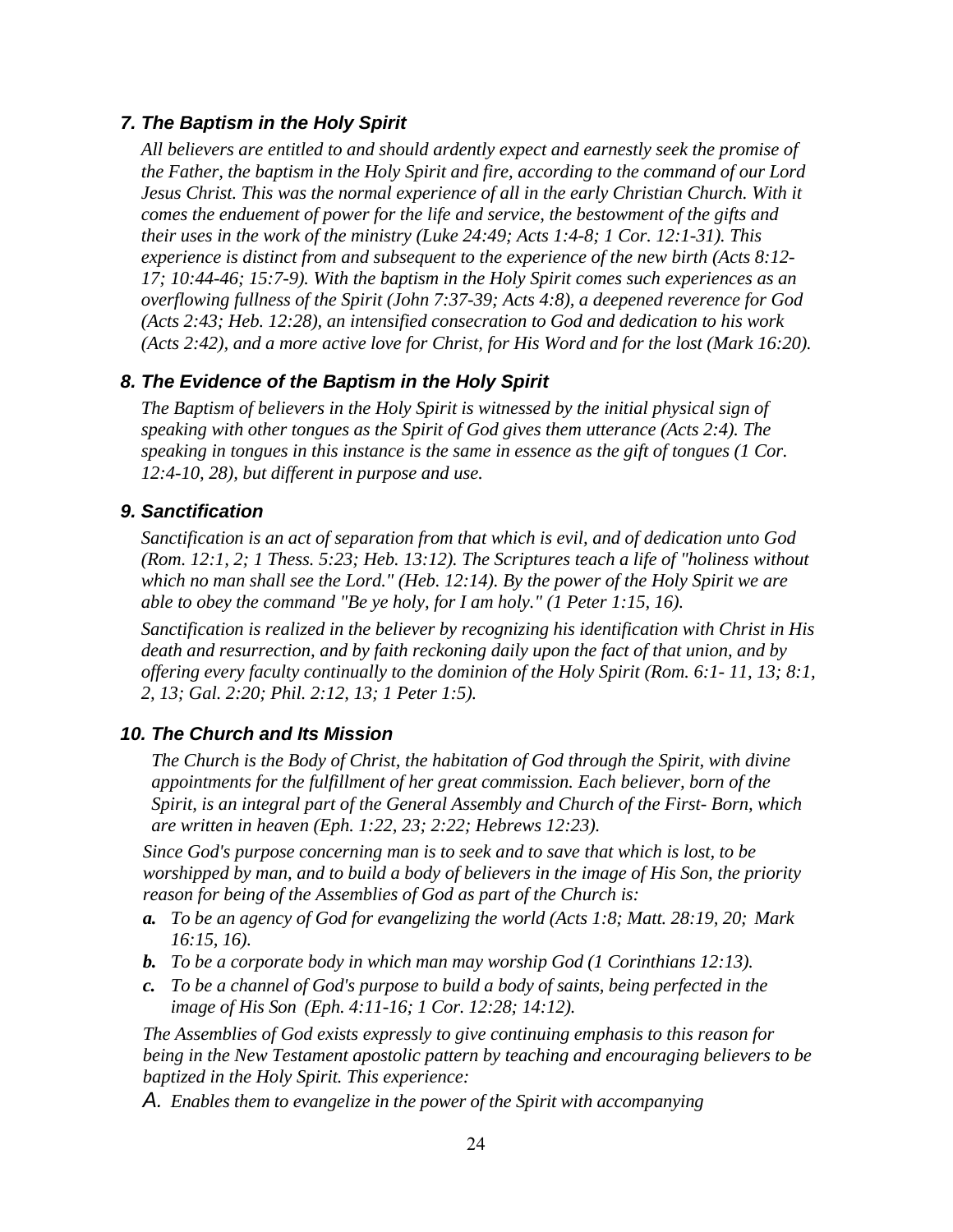*supernatural signs (Mark 16:15-20; Acts 4:29-31; Hebrews 2:3, 4).* 

- *B. Adds a necessary dimension to a worshipful relationship with God (1 Cor. 2:10- 16; 12, 13, 14).*
- *C. Enables them to respond to the full working of the Holy Spirit in expression of fruit, gifts and ministries as in the New Testament time for the edifying of the body of Christ (Galatians 5:22- 26; 1 Cor. 12:28; 14:12; Eph. 4:11, 12; Colossians 1:29).*

#### *11. The Ministry*

*The divinely called and scripturally Ordained ministry has been provided by our Lord for the threefold purpose of leading the church in: (1) Evangelization of the world (Mark 16:15-20). (2) Worship of God (John 4:23, 24). (3) Building a body of saints being perfected in the image of His Son (Ephesians 4:11-16).*

#### *12. Divine Healing*

*Divine healing is an integral part of the gospel. Deliverance from sickness is provided for in the atonement, and is the privilege of all believers (Isaiah 53:4, 5; Matt. 8:16, 17; James 5:14-16).* 

#### *13. The Blessed Hope*

*The resurrection of those who have fallen asleep in Christ and their translation together with those who are alive and remain unto the coming of the Lord is the imminent and blessed hope of the Church (1 Thess. 4:16, 17; Romans 8:23; Titus 2:13; 1 Cor. 15:51, 52).*

#### *14. The Millennial Reign of Christ*

*The second coming of Christ includes the rapture of the saints, which is our blessed hope, followed by the visible return of Christ with His saints to reign on the earth for one thousand years (Zech. 14:5; Matt 24:27, 30; Rev. 1:7; 19:11-14; 20:1-6). This millennial reign will bring salvation of national Israel (Ezekiel 37:21, 22; Zephaniah 3:19, 20; Rom. 11:26, 27) and the establishment of universal peace (Isaiah 11:6-9; Psalms 72:3-8; Micah 4:3, 4).*

#### *15. The Final Judgment*

*There will be a final judgment in which the wicked dead will be raised and judged according to their works. Whosoever is not found written in the Book of Life, together with the devil and his angels, the beast and the false prophet, will be consigned to everlasting punishment in the lake which burns with fire and brimstone, which is the second death ( Matt. 25:46; Mark 9:43-48; Revelation 19:20; 20:11-15; 21:8).*

#### *16. The New Heaven and the New Earth*

*"We, according to His promise, look for new heavens and a new earth, wherein dwells righteousness" (2 Peter 3:13; Revelation 21:22).*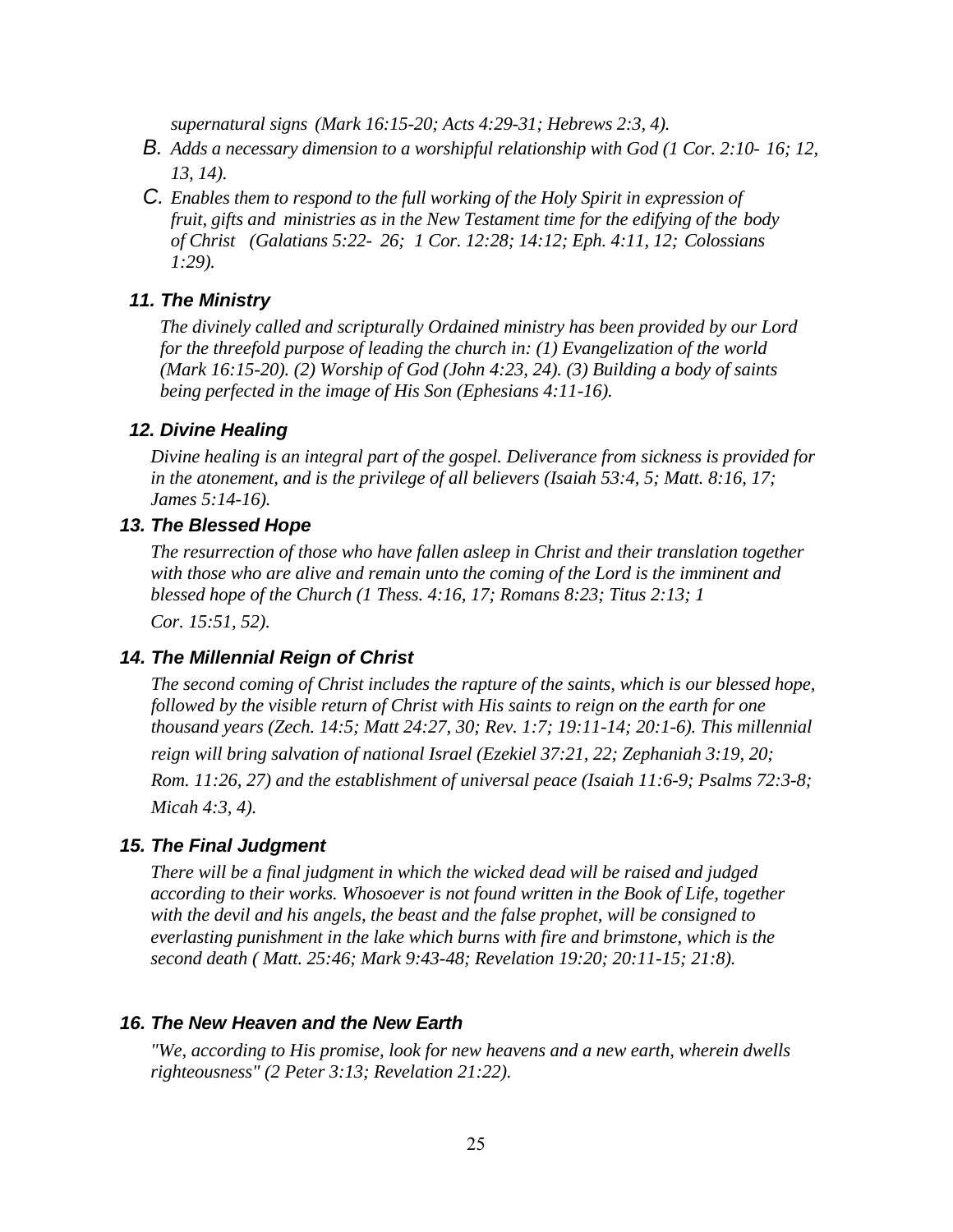# **ACADEMIC CALENDAR - 2021/2022**

| August 3            | Preschool starts                        |
|---------------------|-----------------------------------------|
| August 14           | Fun Day: Parents Welcome                |
| September 7         | Labor Day- FCA closed                   |
| September 10        | <b>Grandparents Day</b>                 |
| September 23        | See You At The Pole- Parents invited    |
| September 30        | Chapel- Doors open 8:25                 |
| October 28          | Chapel- Doors open 8:25                 |
| October 31          | <b>Community Wide "Harvest Fest"</b>    |
| November $26 - 27$  | <b>Thanksgiving Holidays</b>            |
| December 1          | In house Pre-registration with discount |
| December 17         | <b>Class Christmas Parties</b>          |
| December 18         | Christmas Program                       |
| December 23 - 25    | <b>Christmas Break</b>                  |
| Dec. 31 - January 1 | New Year's Eve and New Year's Day       |
| January 4           | <b>Back to Center</b>                   |
| January 27          | Chapel- Doors open 8:25                 |
| February 24         | Chapel- Doors open 8:25                 |
| March 31            | Chapel- Doors open 8:25                 |
| April 2             | Good Friday- FCA Closed                 |
| April 28            | Chapel- Doors open 8:25                 |
| May 31              | Preschool and offices are closed        |
| July 4              | Preschool and offices are closed        |

**\*Some dates may be subject to change (Parent notes will be given if changes occur)**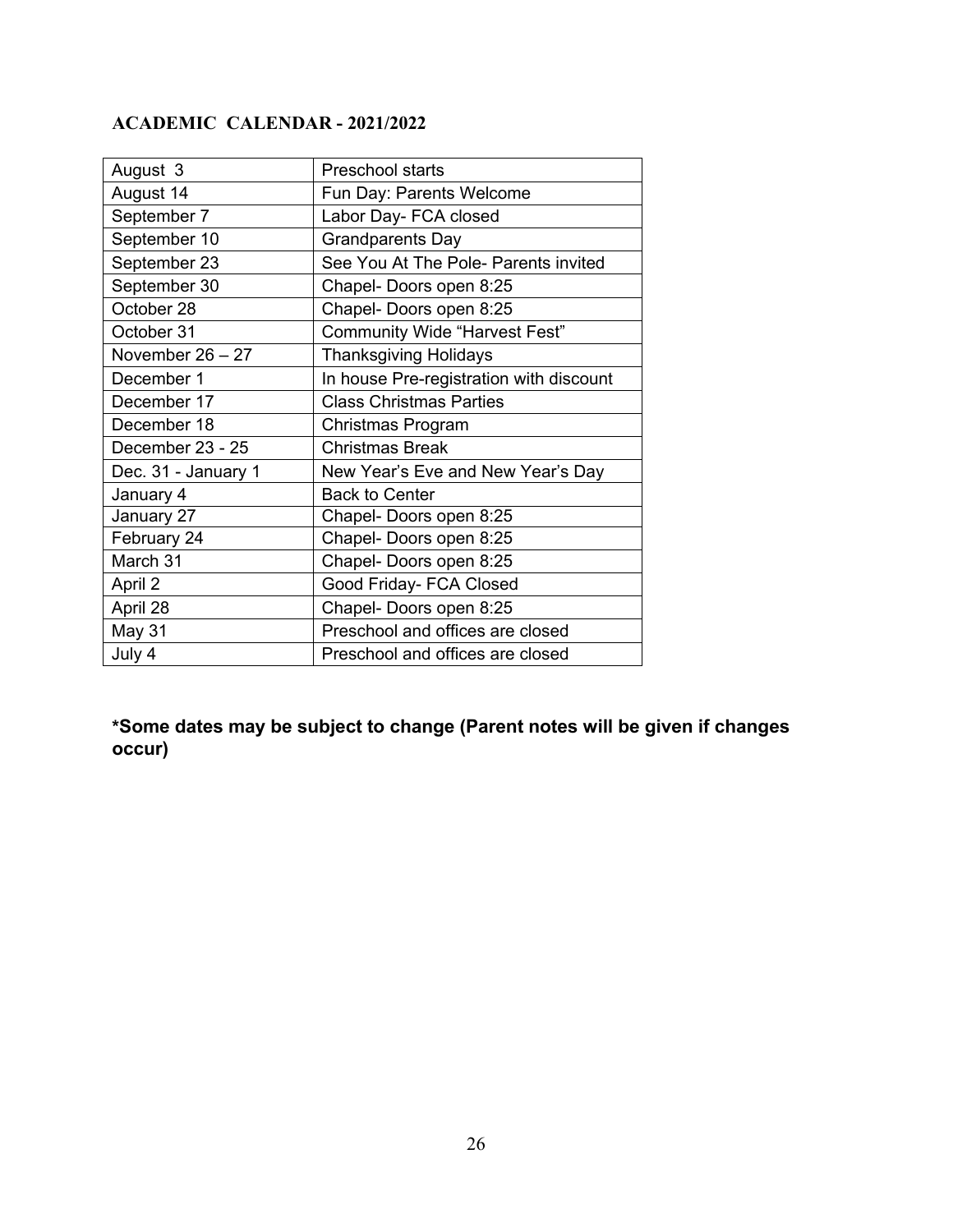# **Friendship Christian Academy**

**Chain of Command: Laura Lott – Caregiver Stephanie Osteen – Head Director / Administrator Virgil Scherff – Superintendant / Senior Pastor** 

*CENTER BOARD MEMBERS*:

**Superintendent: Pastor Virgil Scherff**

*1.* **Alan Rentz:**

*2.* **Richard Woods:**

- *3.* **Scotty Cothern:**
- *4.* **Wesley Smithey:**

**As FLL center board members, we have reviewed and approved the policies and guidelines described in this individual handbook for the center term 2022-2023.**

**FCA Little Lions Preschool 184 Friendship Rd. / PO Box 104 Victoria, MS. 38679** 

**Phone: 662-838-4000 Fax : 662-838-4001** 

**Email: fcaschools@zoho.com Website: www.fcaschools.com** *Office hours 8:00 am till 3:30 pm Monday through Friday at 3:30 pm* **Friendship Little Lions Preschool is proud to be accredited by Cognia and licensed by MSDH.**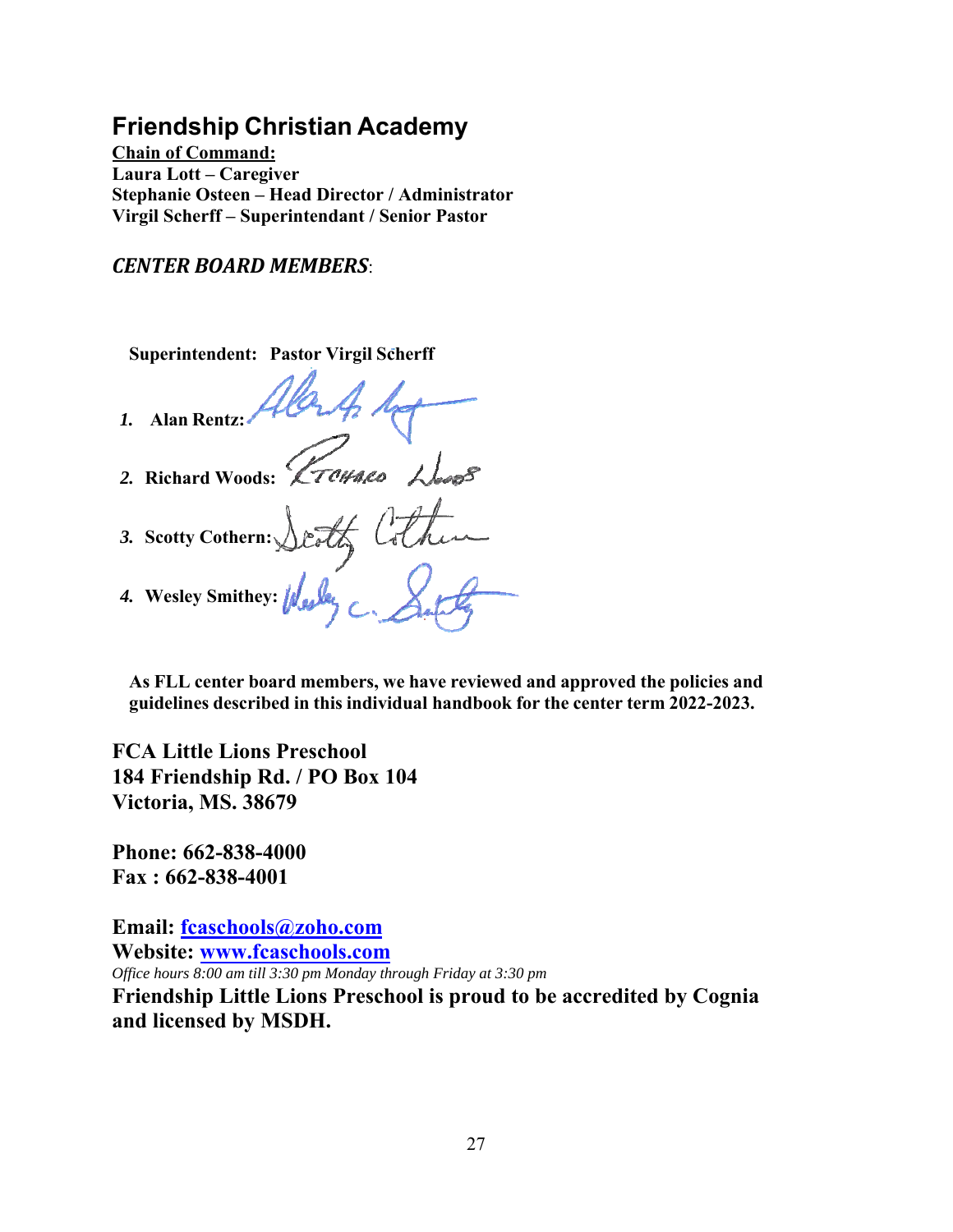# **Friendship Little Lions Preschool Policy Contract**

Please carefully read, Sign, and return the following form to the center director.

I have been provided a Friendship Little Lions Preschool Parent handbook and agree to abide by all the policies and procedures therein. I agree to pay the following tuition, and late fees, or change in schedule fee amounts, and understand that these may change depending on the schedule and rate adjustments during the course of enrollment. A two week notice must be given for disenrollment. This contract can be terminated by FLL at any time if policies and procedures are disregarded by parents/guardians.

| $1st$ Child's Name           | <b>Weekly Tuition</b> |
|------------------------------|-----------------------|
| $2nd$ Child's Name           | <b>Weekly Tuition</b> |
| 3 <sup>rd</sup> Child's Name | <b>Weekly Tuition</b> |

Weekly Tuition is due Friday the week of attendance every week. For your convenience you may pay with a credit card, cash, check, or cash app. If you prefer to pay monthly or bi weekly arrangements need to be made through the office.

Registration Fee \$100 per family is due upon enrollment.

Approved Start Date \_\_\_\_\_\_\_\_\_\_\_\_\_\_\_\_\_\_\_\_\_\_\_\_\_\_\_\_\_\_\_\_

I have read and agree to the Tuition and payment policy for FLL Preschool

I have read and agree to the Discipline & Guidance Policy for FLL Preschool.

\_\_\_\_ I have read and agree to the Wellness Policy for FLL Preschool.

I give my permission for FLL to use photography/videos of my child for advertising, training and education purposes, and to be put on Face Book (names will not be used).

I have received a summary of licensing standards and other materials designated by the licensing agency for such distribution.

Both parents must sign OR parent/guardian with sole custody of the child:

| Parent/Guardian Signature: | Date: |
|----------------------------|-------|
| Parent/Guardian Signature: | Date: |

\*FLL limits daily enrollment to 9 hours a day maximum. Fees will be applied for children left at FLL after 5 pm. Any change in originally scheduled hours needs to be approved by a Director/Administrator of FLL Preschool and is not guaranteed due to possible staffing and ratio restrictions. Change in Schedule fees will be applied.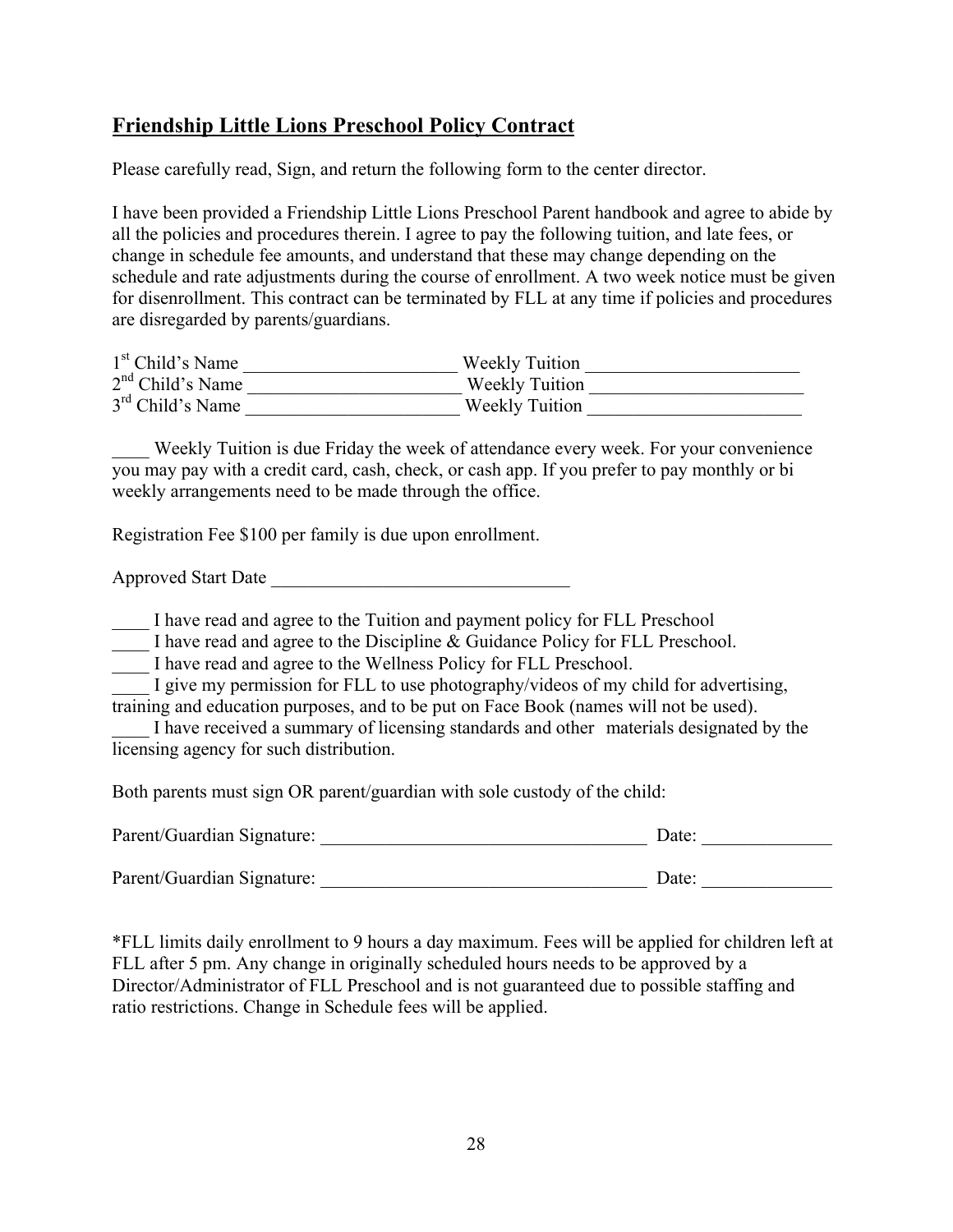# **Credit Card Payment Option**

Friendship Little Lions is please to provide you with a credit card payment option for tuition payments. Every family will have the option to have a credit card on file with FLL Preschool.

Here is what you need to know:

#### Credit Card Option:

This option has a minimum 2% processing charge. Fill out a form in the office. Your weekly balance will be automatically charged to your credit card the Friday of each week or on the pre arranged schedule agreed to during enrollment.

FLL Preschool, The Payment Processing Form will be kept in our confidential, locked, filing system.

In order to further keep your information secure please deliver your completed Credit Card payment processing form directly to our main office.

If you have any questions, please contact our main office.

662-838-4000